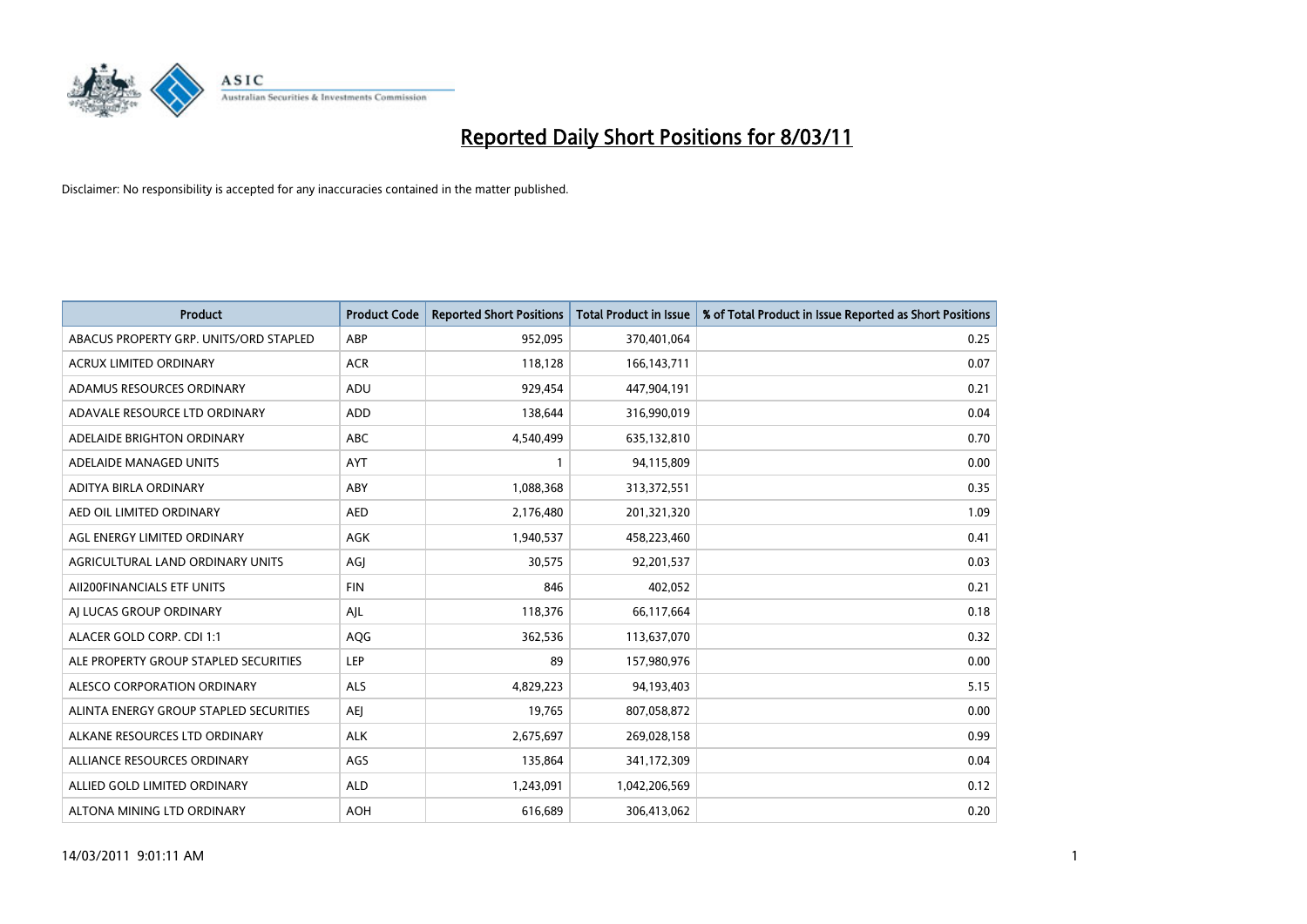

| <b>Product</b>                          | <b>Product Code</b> | <b>Reported Short Positions</b> | Total Product in Issue | % of Total Product in Issue Reported as Short Positions |
|-----------------------------------------|---------------------|---------------------------------|------------------------|---------------------------------------------------------|
| ALUMINA LIMITED ORDINARY                | <b>AWC</b>          | 20,505,445                      | 2,440,196,187          | 0.84                                                    |
| AMADEUS ENERGY ORDINARY                 | AMU                 | 454.000                         | 300,288,855            | 0.15                                                    |
| AMALGAMATED HOLDINGS ORDINARY           | AHD                 | 2,571                           | 157,452,483            | 0.00                                                    |
| AMCOR LIMITED ORDINARY                  | <b>AMC</b>          | 5,331,247                       | 1,225,519,046          | 0.41                                                    |
| AMP CAPITAL CHINA ORDINARY UNITS        | <b>AGF</b>          | 65,310                          | 337,034,455            | 0.02                                                    |
| AMP LIMITED ORDINARY                    | AMP                 | 55,065,124                      | 2,094,424,200          | 2.59                                                    |
| AMPELLA MINING ORDINARY                 | <b>AMX</b>          | 211,749                         | 202,975,108            | 0.09                                                    |
| ANSELL LIMITED ORDINARY                 | <b>ANN</b>          | 4,886,216                       | 133,007,903            | 3.68                                                    |
| ANTARES ENERGY LTD ORDINARY             | <b>AZZ</b>          | 1,989,090                       | 283,000,000            | 0.71                                                    |
| ANZ BANKING GRP LTD ORDINARY            | ANZ                 | 4,220,160                       | 2,596,366,910          | 0.16                                                    |
| APA GROUP STAPLED SECURITIES            | <b>APA</b>          | 5,785,008                       | 551,689,118            | 1.05                                                    |
| APEX MINERALS NL ORDINARY               | <b>AXM</b>          | 885,146                         | 3,917,821,105          | 0.02                                                    |
| APN EUROPEAN RETAIL UNITS STAPLED SEC.  | <b>AEZ</b>          | 11.832                          | 544,910,660            | 0.00                                                    |
| APN NEWS & MEDIA ORDINARY               | <b>APN</b>          | 19,630,159                      | 606,084,019            | 3.25                                                    |
| AQUARIUS PLATINUM. ORDINARY             | <b>AOP</b>          | 2,722,206                       | 463,266,640            | 0.58                                                    |
| AQUILA RESOURCES ORDINARY               | <b>AQA</b>          | 3,372,490                       | 374,323,124            | 0.87                                                    |
| ARAFURA RESOURCE LTD ORDINARY           | <b>ARU</b>          | 3,651,455                       | 367,930,342            | 1.00                                                    |
| ARB CORPORATION ORDINARY                | <b>ARP</b>          | 2,677                           | 72,481,302             | 0.00                                                    |
| ARDENT LEISURE GROUP STAPLED SECURITIES | AAD                 | 1,063,738                       | 318,147,978            | 0.33                                                    |
| ARGO INVESTMENTS ORDINARY               | ARG                 | 1,400                           | 608,762,940            | 0.00                                                    |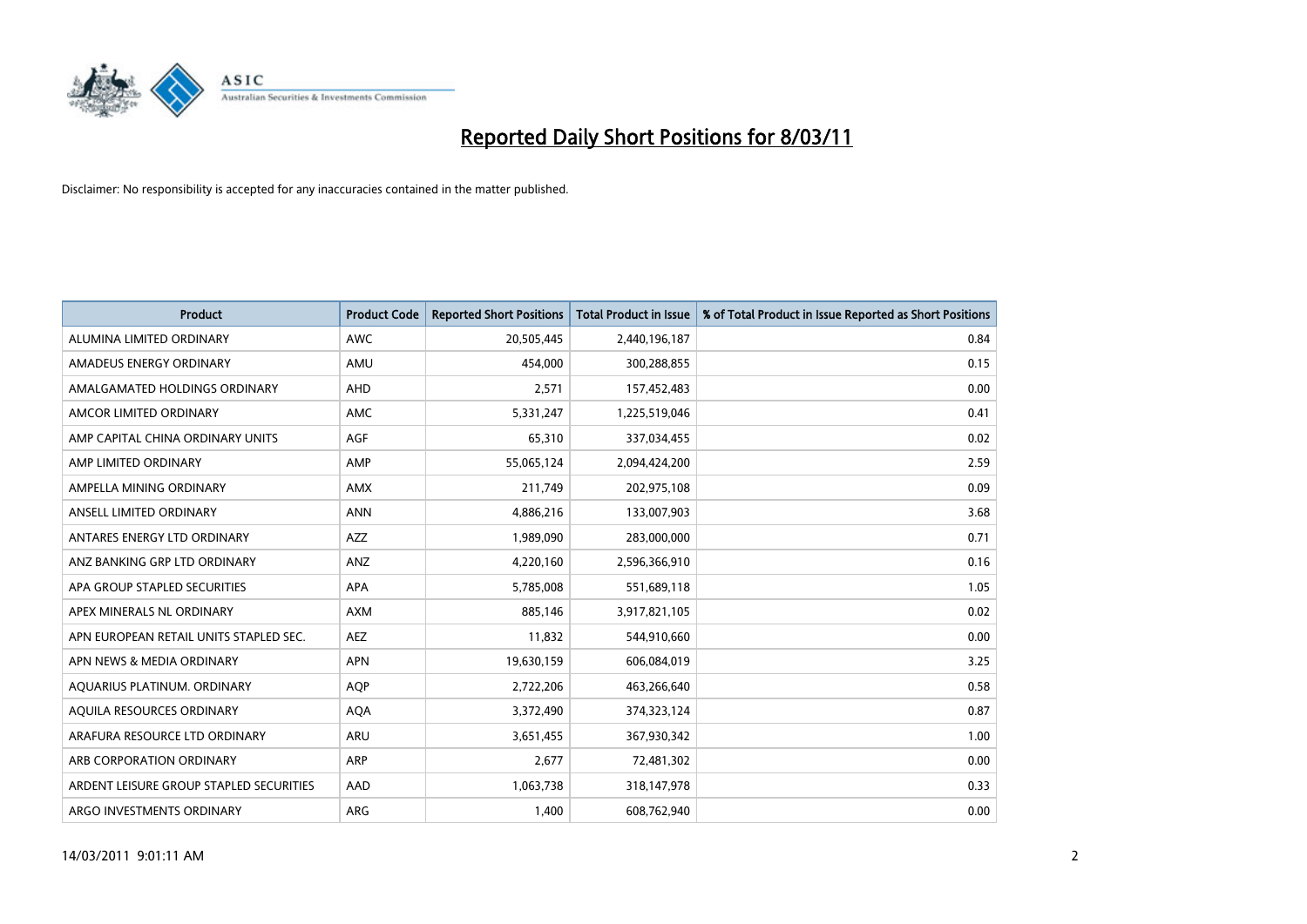

| <b>Product</b>                          | <b>Product Code</b> | <b>Reported Short Positions</b> | Total Product in Issue | % of Total Product in Issue Reported as Short Positions |
|-----------------------------------------|---------------------|---------------------------------|------------------------|---------------------------------------------------------|
| ARISTOCRAT LEISURE ORDINARY             | <b>ALL</b>          | 27,882,837                      | 533,983,910            | 5.21                                                    |
| <b>ASCIANO LIMITED ORDINARY</b>         | <b>AIO</b>          | 19,013,674                      | 2,926,103,883          | 0.66                                                    |
| ASG GROUP LIMITED ORDINARY              | ASZ                 | 6,718                           | 168,247,718            | 0.00                                                    |
| ASPEN GROUP ORD/UNITS STAPLED           | <b>APZ</b>          | 1,086,763                       | 592,674,670            | 0.16                                                    |
| ASPIRE MINING LTD ORDINARY              | <b>AKM</b>          | 44.857                          | 534,723,044            | 0.01                                                    |
| <b>ASTON RES LTD ORDINARY</b>           | <b>AZT</b>          | 443                             | 204,527,604            | 0.00                                                    |
| ASTRO JAP PROP GROUP STAPLED SECURITIES | AJA                 | 18,888                          | 50,821,741             | 0.04                                                    |
| ASX LIMITED ORDINARY                    | <b>ASX</b>          | 889,179                         | 175,136,729            | 0.50                                                    |
| ATLANTIC LIMITED ORDINARY               | ATI                 | 610,483                         | 112,253,148            | 0.54                                                    |
| ATLAS IRON LIMITED ORDINARY             | <b>AGO</b>          | 8,241,136                       | 815,619,834            | 1.00                                                    |
| AURORA OIL & GAS ORDINARY               | <b>AUT</b>          | 536,563                         | 403,437,342            | 0.13                                                    |
| AUSAMERICAN MIN CORP ORDINARY           | AIW                 | 142,800                         | 331,709,607            | 0.04                                                    |
| AUSDRILL LIMITED ORDINARY               | <b>ASL</b>          | 442.999                         | 262,933,906            | 0.16                                                    |
| AUSENCO LIMITED ORDINARY                | <b>AAX</b>          | 4,094,477                       | 122,511,701            | 3.33                                                    |
| AUSTAL LIMITED ORDINARY                 | ASB                 | 167,182                         | 188,069,638            | 0.08                                                    |
| <b>AUSTAR UNITED ORDINARY</b>           | <b>AUN</b>          | 8,147,861                       | 1,271,357,418          | 0.64                                                    |
| AUSTBROKERS HOLDINGS ORDINARY           | <b>AUB</b>          | $\overline{2}$                  | 54,339,433             | 0.00                                                    |
| AUSTEREO GROUP LTD. ORDINARY            | <b>AEO</b>          | 1,066                           | 344,783,708            | 0.00                                                    |
| AUSTIN ENGINEERING ORDINARY             | ANG                 | 21,524                          | 71,714,403             | 0.03                                                    |
| <b>AUSTRALAND ASSETS ASSETS</b>         | <b>AAZPB</b>        | 1,168                           | 2,750,000              | 0.04                                                    |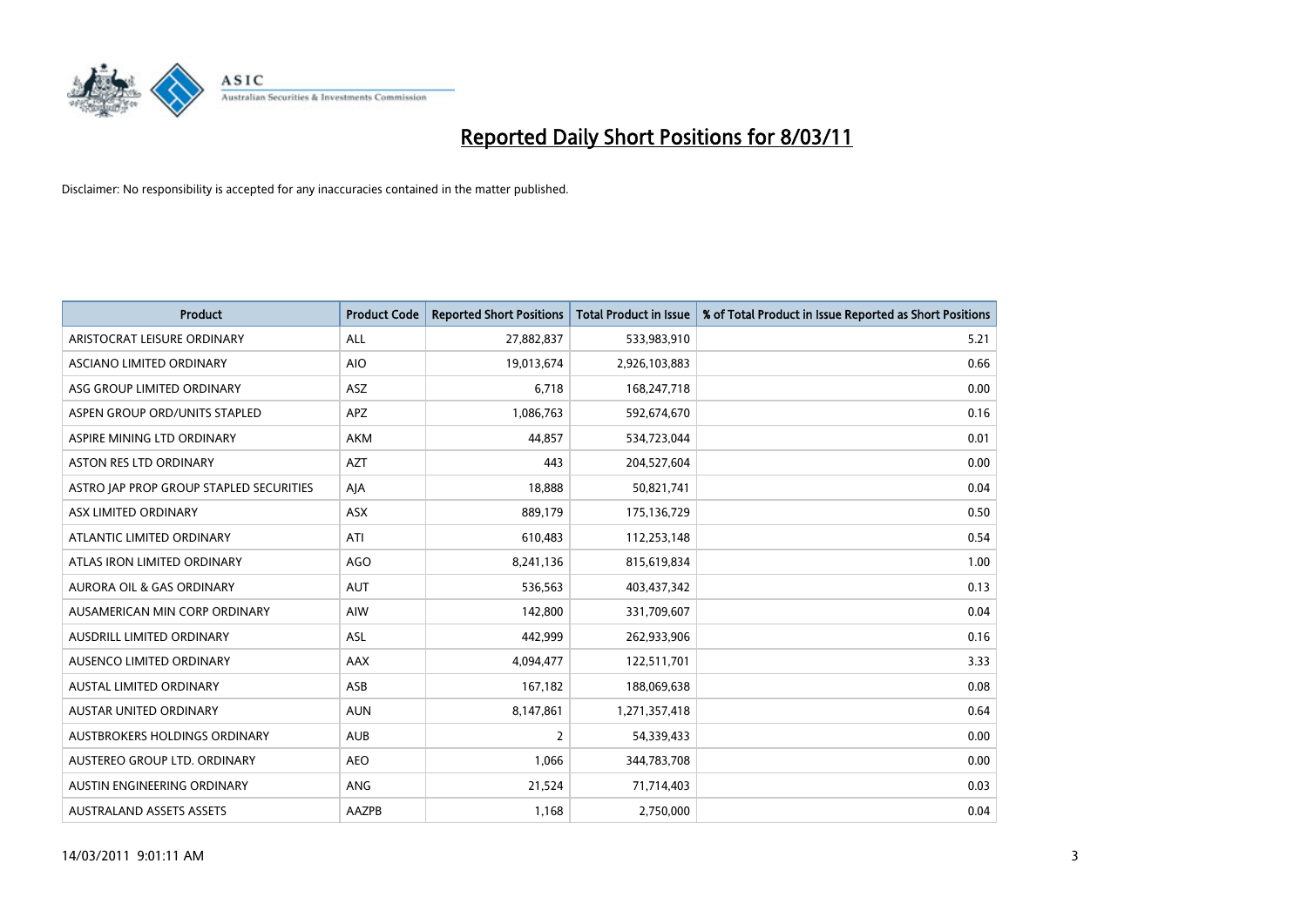

| <b>Product</b>                       | <b>Product Code</b> | <b>Reported Short Positions</b> | Total Product in Issue | % of Total Product in Issue Reported as Short Positions |
|--------------------------------------|---------------------|---------------------------------|------------------------|---------------------------------------------------------|
| AUSTRALAND PROPERTY STAPLED SECURITY | <b>ALZ</b>          | 514,522                         | 576,837,197            | 0.07                                                    |
| AUSTRALIAN AGRICULT, ORDINARY        | AAC                 | 4,710,406                       | 264,264,459            | 1.75                                                    |
| <b>AUSTRALIAN EDUCATION UNITS</b>    | <b>AEU</b>          | 625,000                         | 134,973,383            | 0.46                                                    |
| AUSTRALIAN FOUNDAT. ORDINARY         | AFI                 | 100                             | 1,016,903,220          | 0.00                                                    |
| AUSTRALIAN INFRASTR, UNITS/ORDINARY  | <b>AIX</b>          | 500,596                         | 620,733,944            | 0.10                                                    |
| AUSTRALIAN MINES LTD ORDINARY        | <b>AUZ</b>          | 1,400,000                       | 396,909,440            | 0.35                                                    |
| AUSTRALIAN PHARM, ORDINARY           | API                 | 1,163,009                       | 488,115,883            | 0.23                                                    |
| <b>AUTOMOTIVE HOLDINGS ORDINARY</b>  | <b>AHE</b>          | 164,845                         | 226,387,577            | 0.07                                                    |
| AVEXA LIMITED ORDINARY               | <b>AVX</b>          | 243,657                         | 847,688,779            | 0.03                                                    |
| AWE LIMITED ORDINARY                 | <b>AWE</b>          | 3,968,987                       | 521,871,941            | 0.77                                                    |
| AXA ASIA PACIFIC ORDINARY            | <b>AXA</b>          | 3,308,770                       | 2,067,095,545          | 0.15                                                    |
| AZUMAH RESOURCES ORDINARY            | <b>AZM</b>          | 26,469                          | 272,696,055            | 0.01                                                    |
| <b>BANDANNA ENERGY ORDINARY</b>      | <b>BND</b>          | 94.447                          | 426,265,482            | 0.03                                                    |
| BANK OF QUEENSLAND. ORDINARY         | <b>BOO</b>          | 2,839,796                       | 222,072,957            | 1.29                                                    |
| <b>BANNERMAN RESOURCES ORDINARY</b>  | <b>BMN</b>          | 72,048                          | 234,435,934            | 0.03                                                    |
| <b>BASS STRAIT OIL CO ORDINARY</b>   | <b>BAS</b>          | 1,482                           | 291,030,250            | 0.00                                                    |
| <b>BATHURST RESOURCES ORDINARY</b>   | <b>BTU</b>          | 3,624,040                       | 613,291,330            | 0.59                                                    |
| BAUXITE RESOURCE LTD ORDINARY        | <b>BAU</b>          | 96,297                          | 235,379,896            | 0.04                                                    |
| <b>BC IRON LIMITED ORDINARY</b>      | <b>BCI</b>          | 53,663                          | 94,111,000             | 0.06                                                    |
| BEACH ENERGY LIMITED ORDINARY        | <b>BPT</b>          | 2,779,549                       | 1,099,021,290          | 0.26                                                    |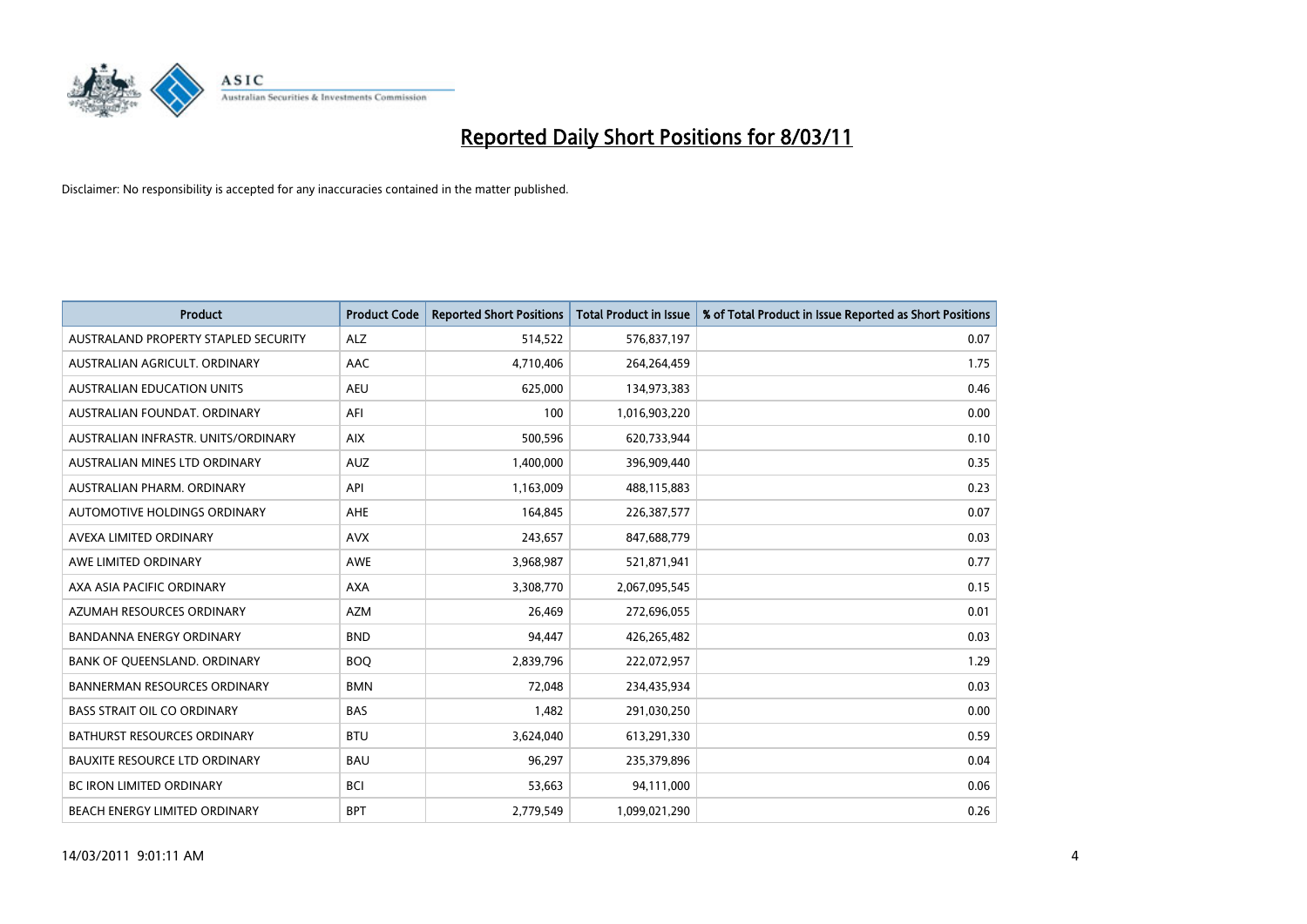

| Product                              | <b>Product Code</b> | <b>Reported Short Positions</b> | <b>Total Product in Issue</b> | % of Total Product in Issue Reported as Short Positions |
|--------------------------------------|---------------------|---------------------------------|-------------------------------|---------------------------------------------------------|
| BENDIGO AND ADELAIDE ORDINARY        | <b>BEN</b>          | 6,764,884                       | 357,645,518                   | 1.88                                                    |
| BERKELEY RESOURCES ORDINARY          | <b>BKY</b>          | 102,986                         | 158,938,148                   | 0.06                                                    |
| BETASHARES ASX FIN ETF UNITS         | <b>OFN</b>          | 28,500                          | 4,509,251                     | 0.63                                                    |
| BETASHARES ASX RES ETF UNITS         | <b>ORE</b>          | 145,000                         | 4,519,432                     | 3.21                                                    |
| BHP BILLITON LIMITED ORDINARY        | <b>BHP</b>          | 35,814,108                      | 3,356,081,497                 | 1.03                                                    |
| <b>BILLABONG ORDINARY</b>            | <b>BBG</b>          | 11,873,468                      | 253,613,826                   | 4.67                                                    |
| <b>BIOTA HOLDINGS ORDINARY</b>       | <b>BTA</b>          | 2,222,936                       | 181,417,556                   | 1.23                                                    |
| <b>BISALLOY STEEL ORDINARY</b>       | <b>BIS</b>          | 84,480                          | 216,455,965                   | 0.04                                                    |
| BKI INVESTMENT LTD ORDINARY          | <b>BKI</b>          | 508                             | 420,919,092                   | 0.00                                                    |
| <b>BLACKTHORN RESOURCES ORDINARY</b> | <b>BTR</b>          | 35,848                          | 106,885,300                   | 0.03                                                    |
| <b>BLUESCOPE STEEL LTD ORDINARY</b>  | <b>BSL</b>          | 30,687,560                      | 1,842,207,385                 | 1.66                                                    |
| <b>BOART LONGYEAR ORDINARY</b>       | <b>BLY</b>          | 3,779,819                       | 461,163,412                   | 0.83                                                    |
| <b>BOOM LOGISTICS ORDINARY</b>       | <b>BOL</b>          | 337,999                         | 461,500,712                   | 0.07                                                    |
| BORAL LIMITED, ORDINARY              | <b>BLD</b>          | 30,753,999                      | 724,462,726                   | 4.21                                                    |
| BOTSWANA METALS LTD ORDINARY         | <b>BML</b>          | 7,000                           | 143,717,013                   | 0.00                                                    |
| <b>BOW ENERGY LIMITED ORDINARY</b>   | <b>BOW</b>          | 1,602,253                       | 348,972,041                   | 0.47                                                    |
| <b>BRADKEN LIMITED ORDINARY</b>      | <b>BKN</b>          | 2,646,954                       | 139,639,929                   | 1.90                                                    |
| <b>BRAMBLES LIMITED ORDINARY</b>     | <b>BXB</b>          | 14,166,018                      | 1,450,683,115                 | 0.94                                                    |
| <b>BREVILLE GROUP LTD ORDINARY</b>   | <b>BRG</b>          | 2,740                           | 129,615,322                   | 0.00                                                    |
| <b>BRICKWORKS LIMITED ORDINARY</b>   | <b>BKW</b>          | 20,653                          | 147,567,333                   | 0.01                                                    |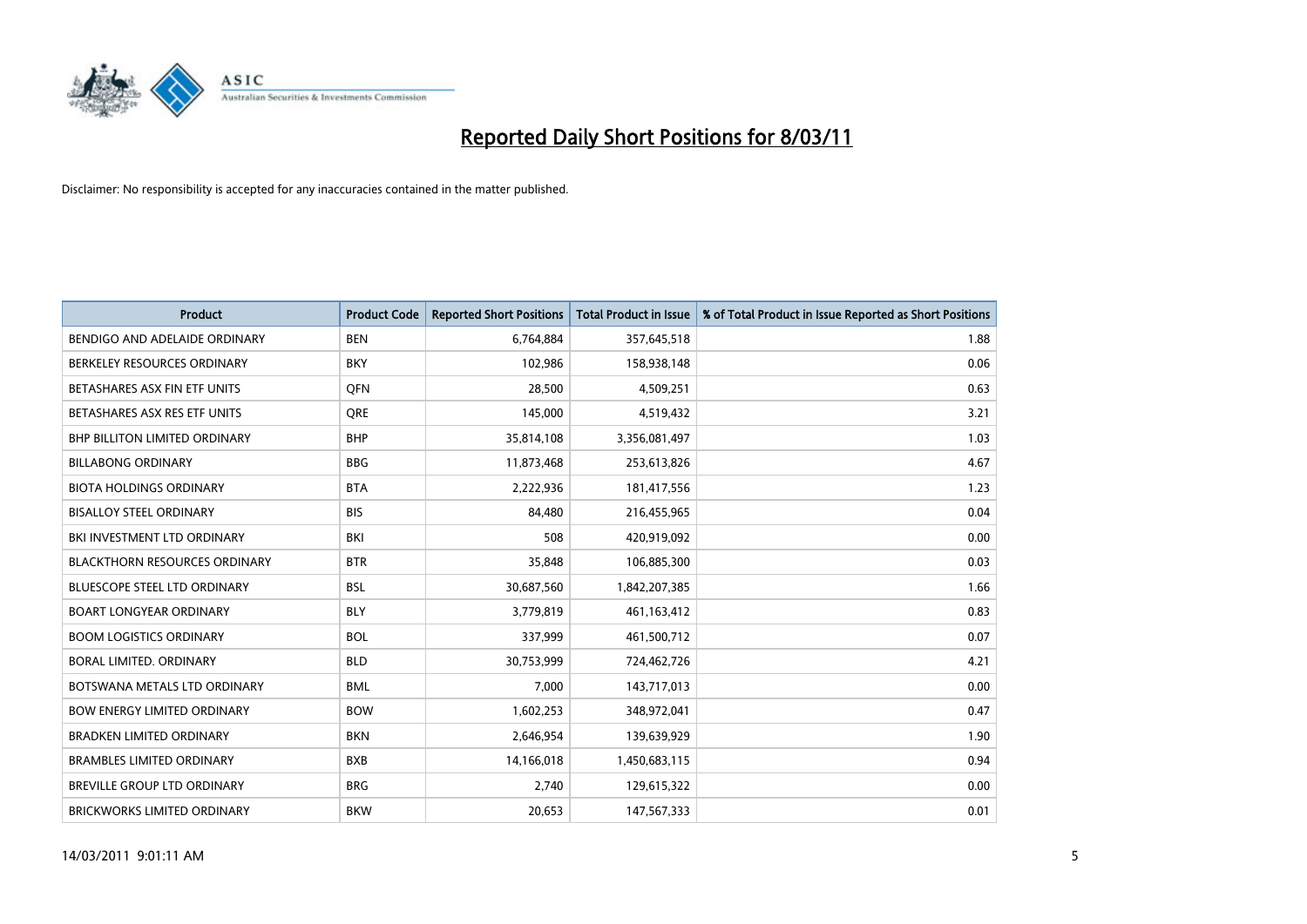

| <b>Product</b>                           | <b>Product Code</b> | <b>Reported Short Positions</b> | <b>Total Product in Issue</b> | % of Total Product in Issue Reported as Short Positions |
|------------------------------------------|---------------------|---------------------------------|-------------------------------|---------------------------------------------------------|
| <b>BROCKMAN RESOURCES ORDINARY</b>       | <b>BRM</b>          | 71,806                          | 144,803,151                   | 0.05                                                    |
| BT INVESTMENT MNGMNT ORDINARY            | <b>BTT</b>          | 554,853                         | 160,000,000                   | 0.35                                                    |
| <b>BUNNINGS WAREHOUSE ORDINARY UNITS</b> | <b>BWP</b>          | 1,088,615                       | 479,870,962                   | 0.22                                                    |
| <b>BURU ENERGY ORDINARY</b>              | <b>BRU</b>          | 155,589                         | 182,780,549                   | 0.09                                                    |
| CABCHARGE AUSTRALIA ORDINARY             | CAB                 | 1,168,517                       | 120,437,014                   | 0.98                                                    |
| CALTEX AUSTRALIA ORDINARY                | <b>CTX</b>          | 5,633,294                       | 270,000,000                   | 2.07                                                    |
| <b>CAMPBELL BROTHERS ORDINARY</b>        | <b>CPB</b>          | 63,777                          | 67,503,411                    | 0.09                                                    |
| CAPE LAMBERT RES LTD ORDINARY            | <b>CFE</b>          | 544,896                         | 571,849,603                   | 0.09                                                    |
| CARABELLA RES LTD ORDINARY               | <b>CLR</b>          | 17,200                          | 38,626,388                    | 0.04                                                    |
| <b>CARBON ENERGY ORDINARY</b>            | <b>CNX</b>          | 1,153,981                       | 670,872,650                   | 0.16                                                    |
| <b>CARDNO LIMITED ORDINARY</b>           | CDD                 | 64,361                          | 106,638,932                   | 0.06                                                    |
| CARNARVON PETROLEUM ORDINARY             | <b>CVN</b>          | 3,116,432                       | 687,820,634                   | 0.46                                                    |
| CARNEGIE WAVE ENERGY ORDINARY            | <b>CWE</b>          | 83.000                          | 859,087,627                   | 0.01                                                    |
| <b>CARPATHIAN RESOURCES ORDINARY</b>     | <b>CPN</b>          | 75,000                          | 265,533,501                   | 0.03                                                    |
| CARPENTARIA EXP. LTD ORDINARY            | CAP                 | 9,777                           | 94,341,301                    | 0.01                                                    |
| CARSALES.COM LTD ORDINARY                | <b>CRZ</b>          | 2,759,409                       | 234,073,300                   | 1.16                                                    |
| CASH CONVERTERS ORD/DIV ACCESS           | <b>CCV</b>          | 94,173                          | 379,761,025                   | 0.02                                                    |
| <b>CASPIAN OIL &amp; GAS ORDINARY</b>    | <b>CIG</b>          | 50,000                          | 1,331,500,513                 | 0.00                                                    |
| CATALPA RESOURCES ORDINARY               | CAH                 | 1,104,700                       | 177,954,355                   | 0.62                                                    |
| CEC GROUP LIMITED ORDINARY               | <b>CEG</b>          | 1,750                           | 79,662,662                    | 0.00                                                    |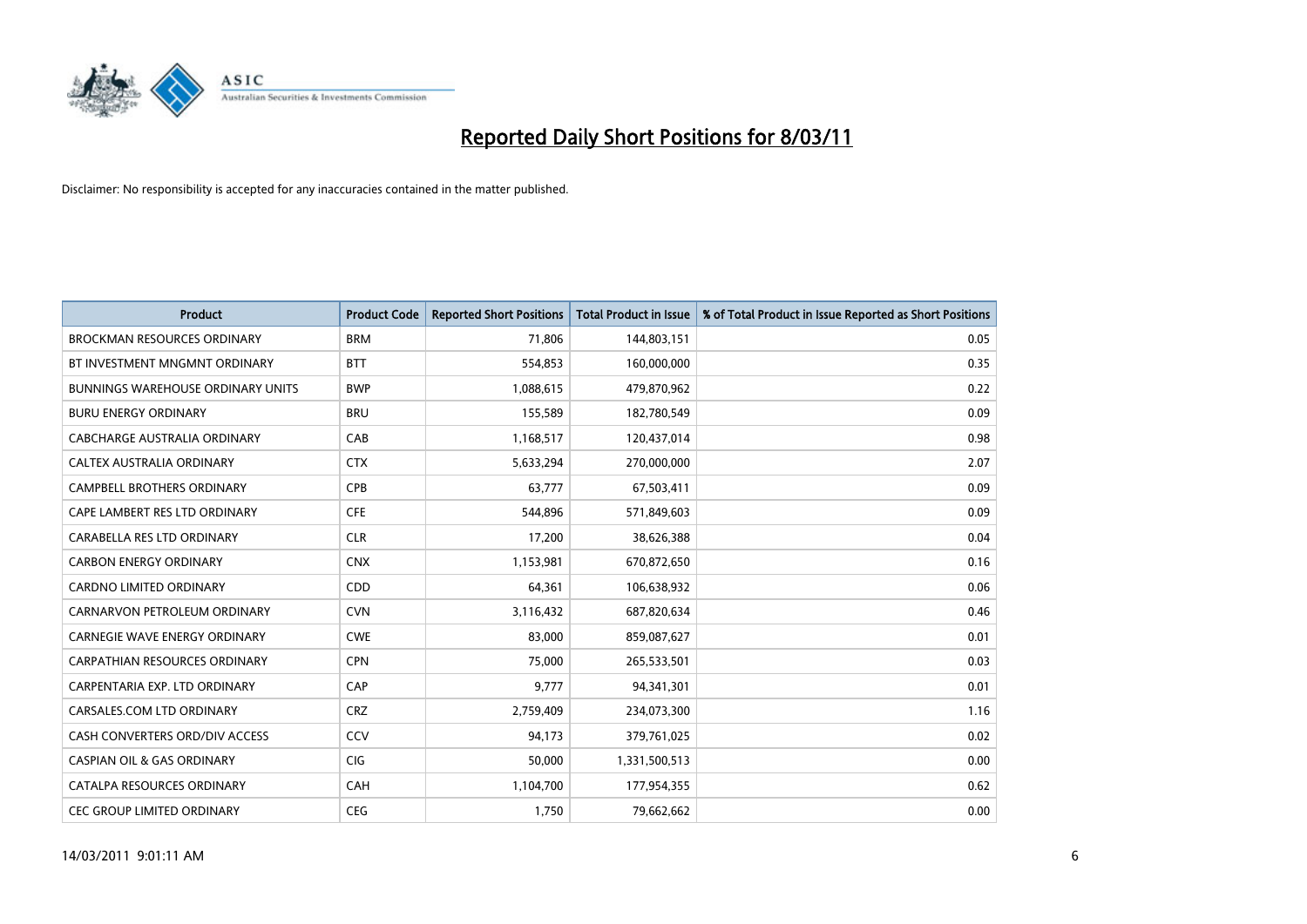

| <b>Product</b>                             | <b>Product Code</b> | <b>Reported Short Positions</b> | Total Product in Issue | % of Total Product in Issue Reported as Short Positions |
|--------------------------------------------|---------------------|---------------------------------|------------------------|---------------------------------------------------------|
| <b>CELLNET GROUP ORDINARY</b>              | <b>CLT</b>          | 1,342                           | 61,607,477             | 0.00                                                    |
| CENTRAL PETROLEUM ORDINARY                 | <b>CTP</b>          | 163,513                         | 982,298,842            | 0.02                                                    |
| <b>CENTRO PROPERTIES UNITS/ORD STAPLED</b> | <b>CNP</b>          | 324,031                         | 972,414,514            | 0.03                                                    |
| CENTRO RETAIL GROUP STAPLED SECURITIES     | <b>CER</b>          | 1,744,951                       | 2,286,399,424          | 0.08                                                    |
| <b>CERAMIC FUEL CELLS ORDINARY</b>         | <b>CFU</b>          | 999.770                         | 1,201,353,566          | 0.08                                                    |
| <b>CFS RETAIL PROPERTY UNITS</b>           | <b>CFX</b>          | 42,670,983                      | 2,839,591,911          | 1.50                                                    |
| CGA MINING LIMITED ORDINARY                | <b>CGX</b>          | 153                             | 333,265,726            | 0.00                                                    |
| <b>CHALICE GOLD MINES ORDINARY</b>         | <b>CHN</b>          | 59,200                          | 214,455,886            | 0.03                                                    |
| CHALLENGER DIV.PRO. STAPLED UNITS          | <b>CDI</b>          | 49,998                          | 913,426,007            | 0.00                                                    |
| <b>CHALLENGER INFRAST, STAPLED UNITS</b>   | <b>CIF</b>          | 266,624                         | 316,223,785            | 0.08                                                    |
| <b>CHALLENGER LIMITED ORDINARY</b>         | <b>CGF</b>          | 5,775,868                       | 500,435,740            | 1.16                                                    |
| CHANDLER MACLEOD LTD ORDINARY              | <b>CMG</b>          | 11,970                          | 463,971,344            | 0.00                                                    |
| CHARTER HALL GROUP STAPLED US PROHIBIT.    | <b>CHC</b>          | 924.988                         | 306,341,814            | 0.29                                                    |
| <b>CHARTER HALL OFFICE UNIT</b>            | COO                 | 1,761,931                       | 493,319,730            | 0.34                                                    |
| <b>CHARTER HALL RETAIL UNITS</b>           | <b>COR</b>          | 544,916                         | 305,810,723            | 0.17                                                    |
| CHEMGENEX PHARMACEUT ORDINARY              | <b>CXS</b>          | 89,061                          | 283,348,870            | 0.03                                                    |
| CITIGOLD CORP LTD ORDINARY                 | <b>CTO</b>          | 2,059,217                       | 1,040,278,301          | 0.20                                                    |
| CLINUVEL PHARMACEUT. ORDINARY              | <b>CUV</b>          | 23,357                          | 30,379,956             | 0.07                                                    |
| <b>CLOUGH LIMITED ORDINARY</b>             | <b>CLO</b>          | 511,985                         | 770,916,269            | 0.06                                                    |
| <b>COAL &amp; ALLIED ORDINARY</b>          | <b>CNA</b>          | 25,229                          | 86,584,735             | 0.03                                                    |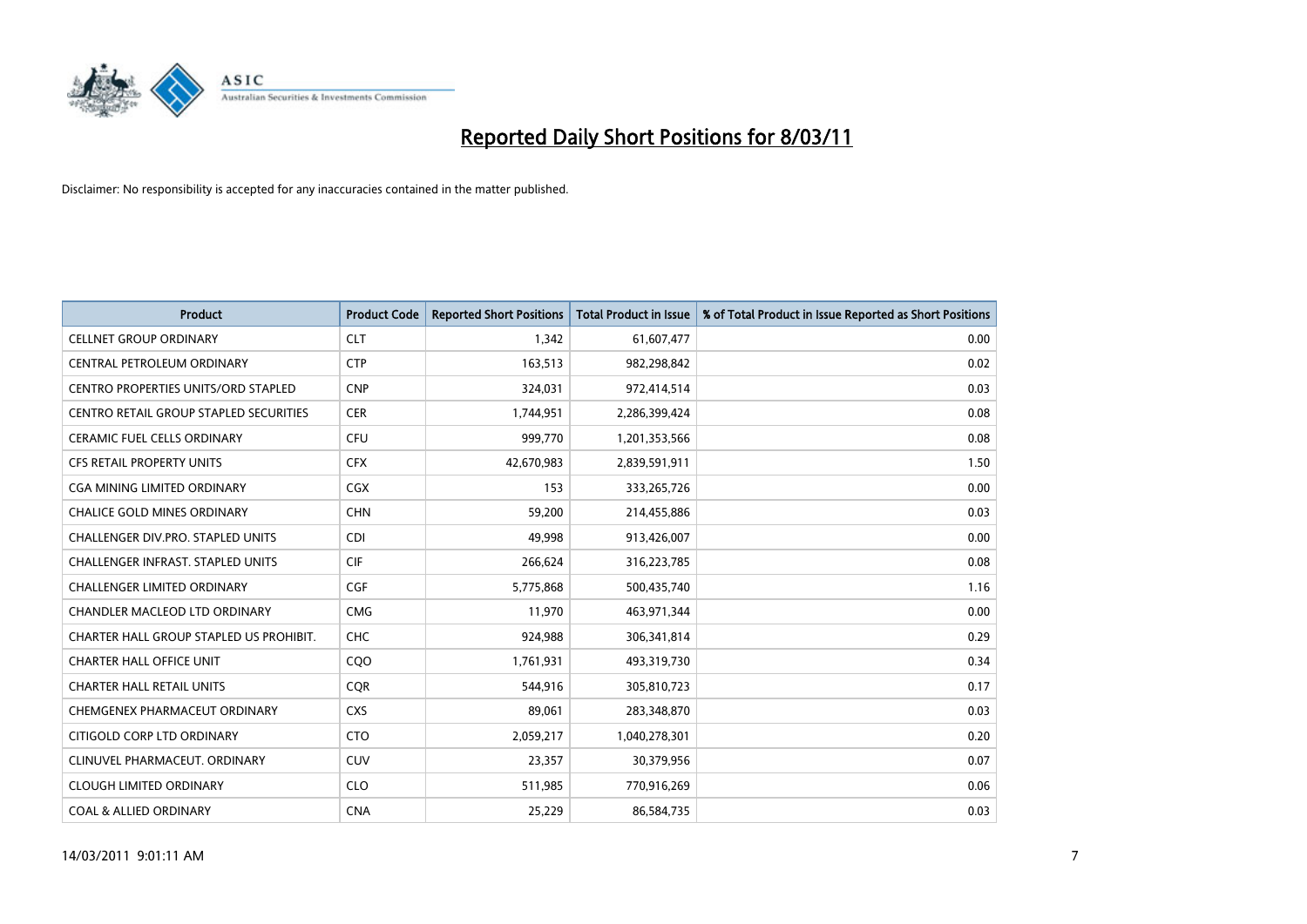

| <b>Product</b>                       | <b>Product Code</b> | <b>Reported Short Positions</b> | Total Product in Issue | % of Total Product in Issue Reported as Short Positions |
|--------------------------------------|---------------------|---------------------------------|------------------------|---------------------------------------------------------|
| COAL OF AFRICA LTD ORDINARY          | <b>CZA</b>          | 1,044,545                       | 530,514,663            | 0.19                                                    |
| COALSPUR MINES LTD ORDINARY          | <b>CPL</b>          | 1,575,573                       | 488,423,859            | 0.32                                                    |
| COCA-COLA AMATIL ORDINARY            | <b>CCL</b>          | 5,694,573                       | 756,004,067            | 0.74                                                    |
| COCHLEAR LIMITED ORDINARY            | <b>COH</b>          | 1,489,039                       | 56,715,136             | 2.61                                                    |
| <b>COCKATOO COAL ORDINARY</b>        | <b>COK</b>          | 1,616,327                       | 1,016,096,908          | 0.16                                                    |
| <b>COFFEY INTERNATIONAL ORDINARY</b> | <b>COF</b>          | 559,932                         | 133,809,238            | 0.41                                                    |
| <b>COKAL LTD ORDINARY</b>            | <b>CKA</b>          | 300,000                         | 112,083,735            | 0.27                                                    |
| COMMONWEALTH BANK, ORDINARY          | <b>CBA</b>          | 14,104,903                      | 1,548,932,074          | 0.89                                                    |
| COMMONWEALTH PROP ORDINARY UNITS     | <b>CPA</b>          | 17,104,887                      | 2,449,599,711          | 0.70                                                    |
| <b>COMPASS RESOURCES ORDINARY</b>    | <b>CMR</b>          | 160,952                         | 147,402,920            | 0.11                                                    |
| <b>COMPUTERSHARE LTD ORDINARY</b>    | <b>CPU</b>          | 3,216,142                       | 555,664,059            | 0.56                                                    |
| <b>CONNECTEAST GROUP STAPLED</b>     | <b>CEU</b>          | 47,908,967                      | 3,940,145,951          | 1.22                                                    |
| CONQUEST MINING ORDINARY             | CQT                 | 123,400                         | 583,241,478            | 0.02                                                    |
| CONSOLIDATED MEDIA, ORDINARY         | <b>CMI</b>          | 2,441,733                       | 561,834,996            | 0.44                                                    |
| CONTANGO MICROCAP ORDINARY           | <b>CTN</b>          | 7,500                           | 145,708,783            | 0.01                                                    |
| <b>COOPER ENERGY LTD ORDINARY</b>    | <b>COE</b>          | 1,486,164                       | 292,576,001            | 0.52                                                    |
| <b>COPPER STRIKE LTD ORDINARY</b>    | <b>CSE</b>          | 714                             | 129,455,571            | 0.00                                                    |
| <b>CORDLIFE LIMITED ORDINARY</b>     | CBB                 |                                 | 145,360,920            | 0.00                                                    |
| <b>COUNT FINANCIAL ORDINARY</b>      | COU                 | 692,743                         | 262,212,976            | 0.27                                                    |
| CRANE GROUP LIMITED ORDINARY         | <b>CRG</b>          | 1,447,673                       | 79,110,667             | 1.84                                                    |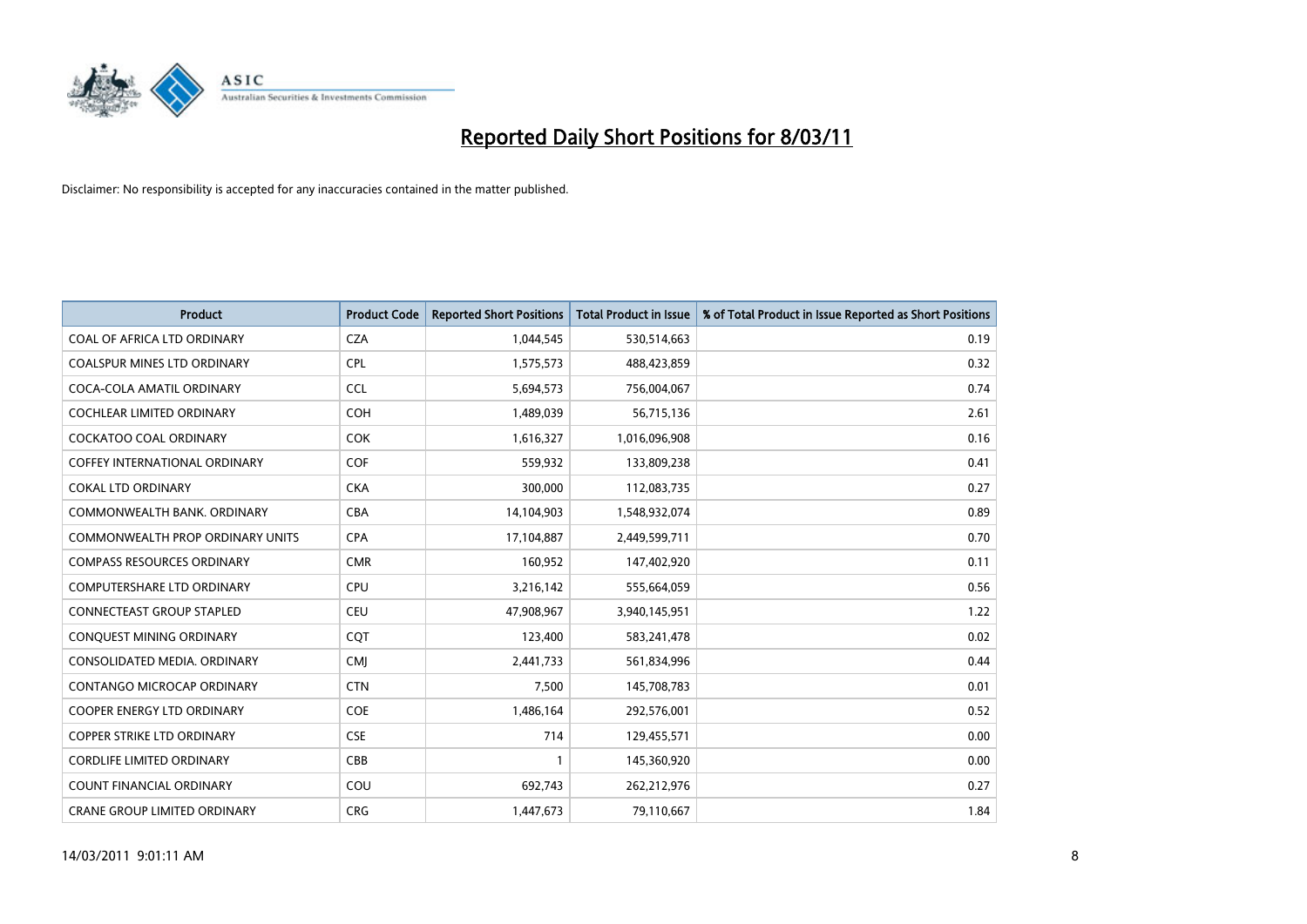

| Product                                 | <b>Product Code</b> | <b>Reported Short Positions</b> | <b>Total Product in Issue</b> | % of Total Product in Issue Reported as Short Positions |
|-----------------------------------------|---------------------|---------------------------------|-------------------------------|---------------------------------------------------------|
| <b>CROMWELL PROP STAPLED SECURITIES</b> | <b>CMW</b>          | 88,245                          | 912,794,605                   | 0.01                                                    |
| <b>CROWN LIMITED ORDINARY</b>           | <b>CWN</b>          | 3,098,933                       | 754,131,800                   | 0.39                                                    |
| <b>CSG LIMITED ORDINARY</b>             | CSV                 | 931,054                         | 244,933,695                   | 0.37                                                    |
| <b>CSL LIMITED ORDINARY</b>             | <b>CSL</b>          | 9,066,809                       | 544,690,565                   | 1.63                                                    |
| <b>CSR LIMITED ORDINARY</b>             | <b>CSR</b>          | 4,789,190                       | 506,000,315                   | 0.96                                                    |
| <b>CUDECO LIMITED ORDINARY</b>          | CDU                 | 793,975                         | 145,512,643                   | 0.55                                                    |
| <b>CUSTOMERS LIMITED ORDINARY</b>       | <b>CUS</b>          | 163,686                         | 134,869,357                   | 0.11                                                    |
| DART ENERGY LTD ORDINARY                | <b>DTE</b>          | 102,516                         | 587,123,442                   | 0.02                                                    |
| DAVID JONES LIMITED ORDINARY            | <b>DJS</b>          | 20,053,792                      | 514,034,694                   | 3.89                                                    |
| DECMIL GROUP LIMITED ORDINARY           | <b>DCG</b>          | 17,397                          | 124,204,568                   | 0.01                                                    |
| DEEP YELLOW LIMITED ORDINARY            | <b>DYL</b>          | 19,079                          | 1,127,534,458                 | 0.00                                                    |
| DEVINE LIMITED ORDINARY                 | <b>DVN</b>          | 1,000                           | 634,918,223                   | 0.00                                                    |
| DEXUS PROPERTY GROUP STAPLED UNITS      | <b>DXS</b>          | 15,282,426                      | 4,839,024,176                 | 0.31                                                    |
| DISCOVERY METALS LTD ORDINARY           | <b>DML</b>          | 232,451                         | 437,114,481                   | 0.06                                                    |
| DOMINO PIZZA ENTERPR ORDINARY           | <b>DMP</b>          | 3                               | 68,407,674                    | 0.00                                                    |
| DOWNER EDI LIMITED ORDINARY             | <b>DOW</b>          | 9,438,320                       | 343,178,483                   | 2.76                                                    |
| DUET GROUP STAPLED US PROHIBIT.         | <b>DUE</b>          | 815,557                         | 909,692,991                   | 0.10                                                    |
| DULUXGROUP LIMITED ORDINARY             | <b>DLX</b>          | 5,744,502                       | 367,456,259                   | 1.59                                                    |
| DWS ADVANCED ORDINARY                   | <b>DWS</b>          | 3,600                           | 132,362,763                   | 0.00                                                    |
| EASTERN STAR GAS ORDINARY               | ESG                 | 3,314,168                       | 991,567,041                   | 0.32                                                    |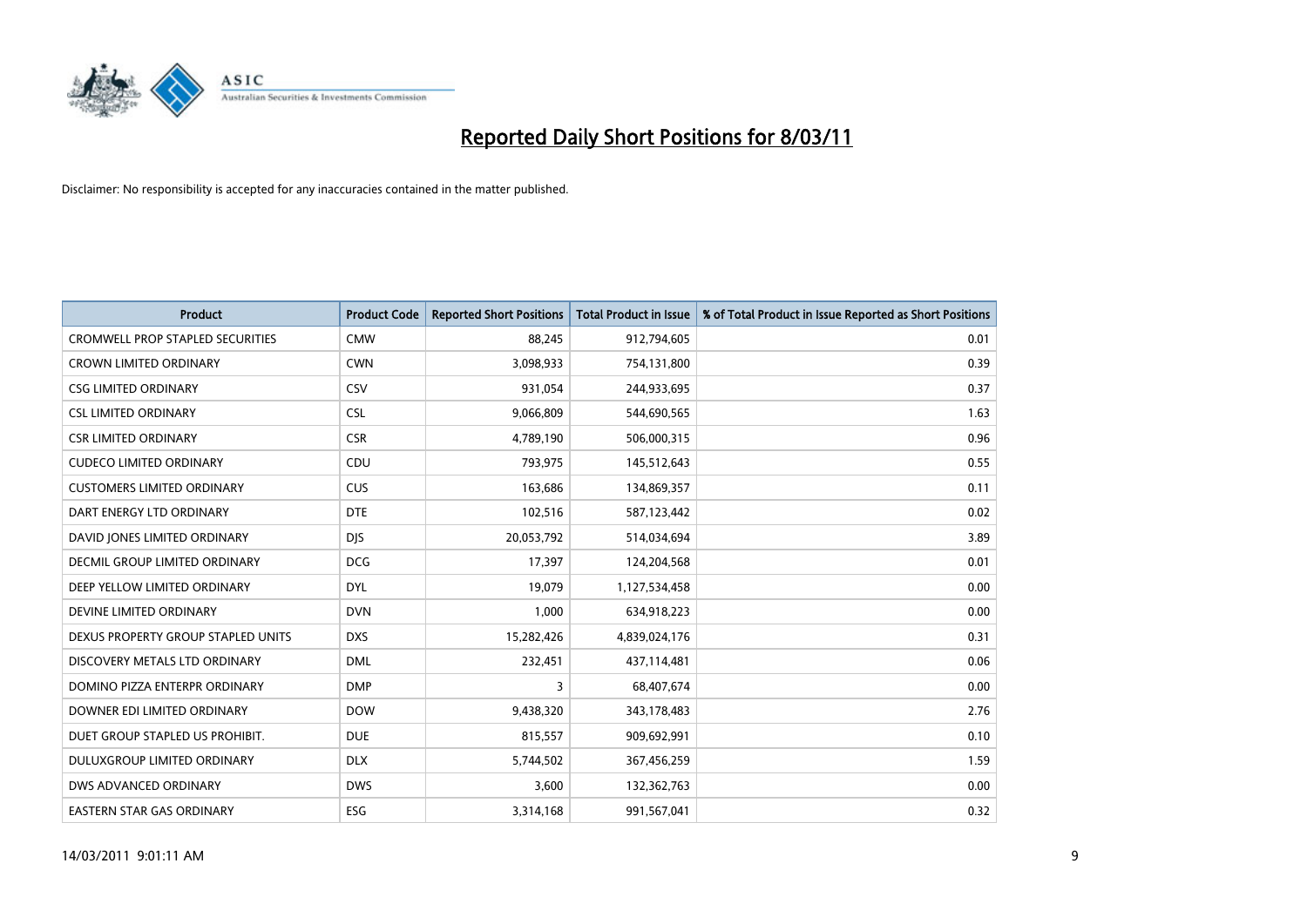

| <b>Product</b>                            | <b>Product Code</b> | <b>Reported Short Positions</b> | Total Product in Issue | % of Total Product in Issue Reported as Short Positions |
|-------------------------------------------|---------------------|---------------------------------|------------------------|---------------------------------------------------------|
| EDT RETAIL TRUST UNITS                    | <b>EDT</b>          | 99,457                          | 4,700,290,868          | 0.00                                                    |
| ELDERS LIMITED HYBRIDS                    | <b>ELDPA</b>        | 226,118                         | 1,500,000              | 15.07                                                   |
| <b>ELDERS LIMITED ORDINARY</b>            | <b>ELD</b>          | 21,722,789                      | 448,598,480            | 4.83                                                    |
| ELDORADO GOLD CORP CDI 1:1                | EAU                 | 268,566                         | 20,062,582             | 1.33                                                    |
| ELEMENTAL MINERALS ORDINARY               | <b>ELM</b>          | 29,000                          | 152,931,387            | 0.02                                                    |
| ELEMENTOS LIMITED ORDINARY                | <b>ELT</b>          | 8                               | 70,768,979             | 0.00                                                    |
| ELIXIR PETROLEUM LTD ORDINARY             | <b>EXR</b>          | 324,400                         | 188,988,472            | 0.17                                                    |
| <b>EMECO HOLDINGS ORDINARY</b>            | <b>EHL</b>          | 1,026,211                       | 631,237,586            | 0.18                                                    |
| ENERGY RESOURCES ORDINARY 'A'             | ERA                 | 2,773,232                       | 190,737,934            | 1.47                                                    |
| <b>ENERGY WORLD CORPOR, ORDINARY</b>      | <b>EWC</b>          | 17,066,908                      | 1,561,166,672          | 1.10                                                    |
| <b>ENGENCO LIMITED ORDINARY</b>           | EGN                 | 668,476                         | 612,679,212            | 0.11                                                    |
| <b>ENTEK ENERGY LTD ORDINARY</b>          | ETE                 | 489,903                         | 287,692,535            | 0.17                                                    |
| <b>ENVESTRA LIMITED ORDINARY</b>          | <b>ENV</b>          | 2,716,814                       | 1,430,398,609          | 0.19                                                    |
| EQUINOX MINERALS LTD CHESS DEPOSITARY INT | <b>EON</b>          | 493,370                         | 877,042,919            | 0.05                                                    |
| ESSA AUSTRALIA ORDINARY                   | <b>ESS</b>          | 69                              | 52,954,814             | 0.00                                                    |
| <b>EVEREST FINANCIAL ORDINARY</b>         | EFG                 | 4.300                           | 251,442,316            | 0.00                                                    |
| <b>EXCO RESOURCES LTD ORDINARY</b>        | EXS                 | 25,431                          | 346,494,187            | 0.01                                                    |
| EXTRACT RESOURCES ORDINARY                | <b>EXT</b>          | 566,653                         | 250,851,367            | 0.22                                                    |
| FAIRFAX MEDIA LTD ORDINARY                | <b>FXI</b>          | 329,508,146                     | 2,351,955,725          | 13.99                                                   |
| FANTASTIC HOLDINGS ORDINARY               | <b>FAN</b>          | 3,000                           | 102,739,538            | 0.00                                                    |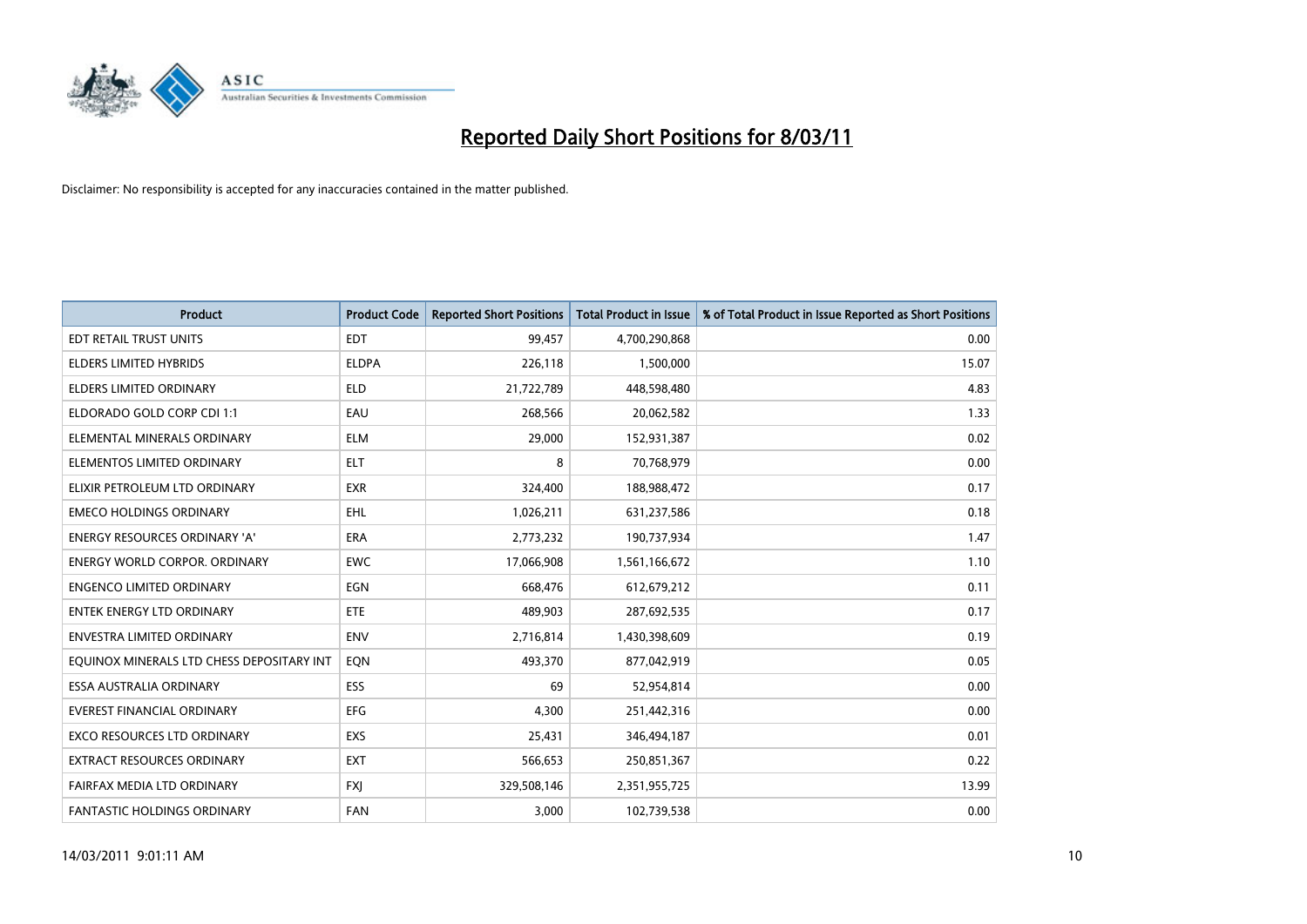

| <b>Product</b>                        | <b>Product Code</b> | <b>Reported Short Positions</b> | <b>Total Product in Issue</b> | % of Total Product in Issue Reported as Short Positions |
|---------------------------------------|---------------------|---------------------------------|-------------------------------|---------------------------------------------------------|
| <b>FAR LTD ORDINARY</b>               | <b>FAR</b>          | 440,021                         | 1,244,439,464                 | 0.04                                                    |
| FERRAUS LIMITED ORDINARY              | <b>FRS</b>          | 529,383                         | 205,700,890                   | 0.25                                                    |
| FISHER & PAYKEL APP. ORDINARY         | <b>FPA</b>          | 8,773,970                       | 724,235,162                   | 1.21                                                    |
| FISHER & PAYKEL H. ORDINARY           | <b>FPH</b>          | 3,256,051                       | 520,409,135                   | 0.63                                                    |
| FKP PROPERTY GROUP STAPLED SECURITIES | <b>FKP</b>          | 20,085,676                      | 1,174,033,185                 | 1.72                                                    |
| FLEETWOOD CORP ORDINARY               | <b>FWD</b>          | 125,282                         | 57,281,484                    | 0.21                                                    |
| FLETCHER BUILDING ORDINARY            | <b>FBU</b>          | 7,174,462                       | 611,250,393                   | 1.18                                                    |
| FLEXIGROUP LIMITED ORDINARY           | <b>FXL</b>          | 55,181                          | 275,472,492                   | 0.02                                                    |
| FLIGHT CENTRE ORDINARY                | <b>FLT</b>          | 2,798,683                       | 99,805,547                    | 2.80                                                    |
| FLINDERS MINES LTD ORDINARY           | <b>FMS</b>          | 21,568,414                      | 1,820,384,571                 | 1.18                                                    |
| FOCUS MINERALS LTD ORDINARY           | <b>FML</b>          | 3,383,901                       | 2,865,543,210                 | 0.11                                                    |
| <b>FORGE GROUP LIMITED ORDINARY</b>   | FGE                 | 6,052                           | 82,924,014                    | 0.01                                                    |
| <b>FORTE ENERGY NL ORDINARY</b>       | <b>FTE</b>          | 2,658,986                       | 669,756,735                   | 0.40                                                    |
| FORTESCUE METALS GRP ORDINARY         | <b>FMG</b>          | 9,029,137                       | 3,112,811,159                 | 0.28                                                    |
| <b>FOSTER'S GROUP ORDINARY</b>        | <b>FGL</b>          | 6,151,313                       | 1,935,386,127                 | 0.33                                                    |
| FTD CORPORATION ORDINARY              | <b>FTD</b>          | 8,088                           | 33,474,593                    | 0.02                                                    |
| <b>FUNTASTIC LIMITED ORDINARY</b>     | <b>FUN</b>          | 322,528                         | 340,997,682                   | 0.09                                                    |
| <b>G.U.D. HOLDINGS ORDINARY</b>       | GUD                 | 434,671                         | 68,426,721                    | 0.63                                                    |
| <b>G8 EDUCATION LIMITED ORDINARY</b>  | <b>GEM</b>          | 1,039,426                       | 183,304,537                   | 0.57                                                    |
| <b>GALAXY RESOURCES ORDINARY</b>      | GXY                 | 719,133                         | 214,236,091                   | 0.34                                                    |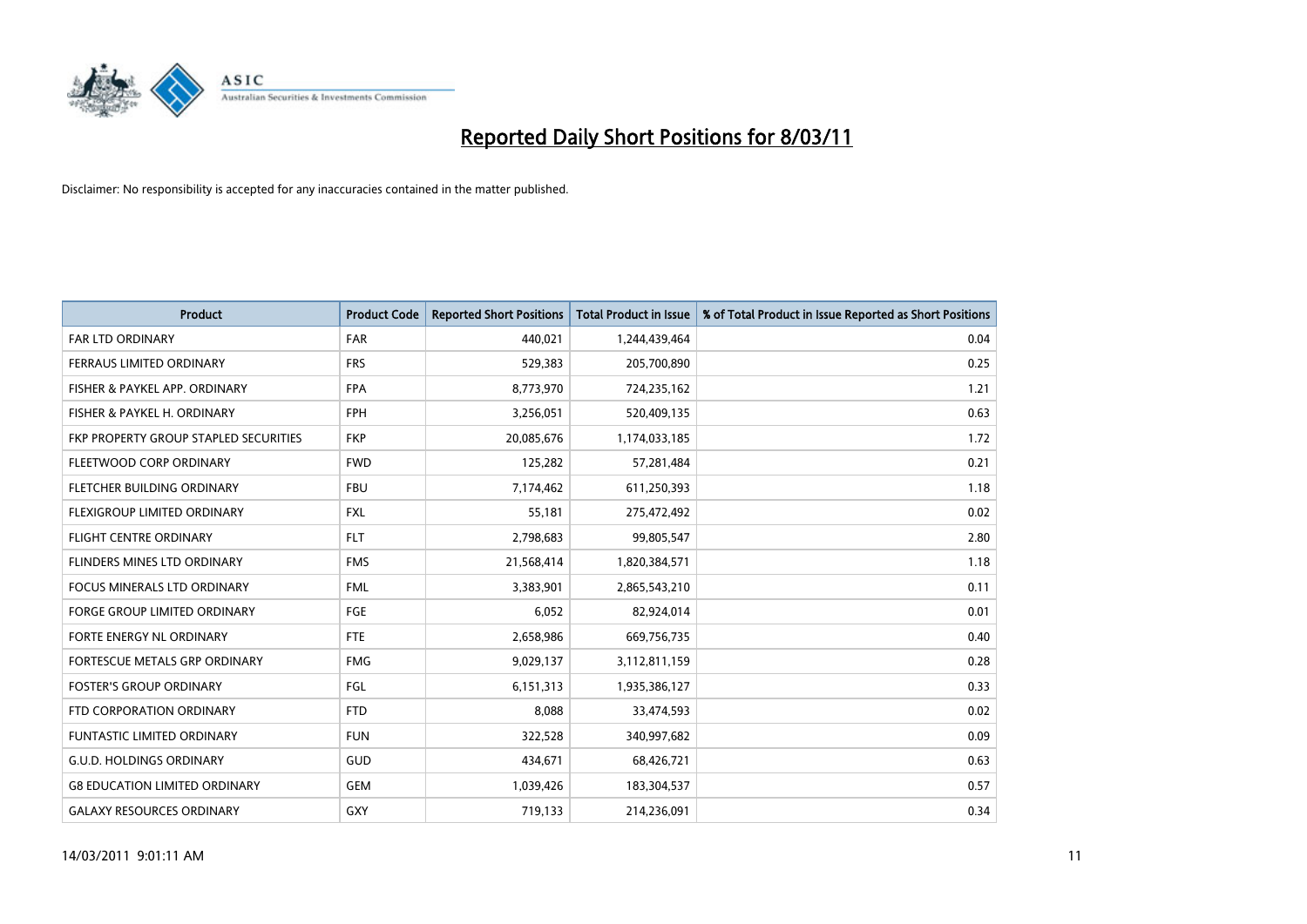

| <b>Product</b>                                   | <b>Product Code</b> | <b>Reported Short Positions</b> | <b>Total Product in Issue</b> | % of Total Product in Issue Reported as Short Positions |
|--------------------------------------------------|---------------------|---------------------------------|-------------------------------|---------------------------------------------------------|
| <b>GEODYNAMICS LIMITED ORDINARY</b>              | GDY                 | 982,872                         | 335,700,525                   | 0.29                                                    |
| <b>GINDALBIE METALS LTD ORDINARY</b>             | <b>GBG</b>          | 14,264,790                      | 935,215,590                   | 1.53                                                    |
| <b>GIRALIA RESOURCES NL ORDINARY</b>             | GIR                 | 84,497                          | 183,085,170                   | 0.05                                                    |
| <b>GLOBAL MINING ORDINARY</b>                    | <b>GMI</b>          | 8,951                           | 191,820,968                   | 0.00                                                    |
| <b>GLOUCESTER COAL ORDINARY</b>                  | GCL                 | 260,378                         | 140,447,062                   | 0.19                                                    |
| <b>GME RESOURCES LTD ORDINARY</b>                | <b>GME</b>          | 800                             | 302,352,750                   | 0.00                                                    |
| <b>GOLD ONE INT LTD ORDINARY</b>                 | GDO                 | 43.750                          | 807,080,905                   | 0.01                                                    |
| <b>GOLDEN WEST RESOURCE ORDINARY</b>             | <b>GWR</b>          | 1,617                           | 192,082,567                   | 0.00                                                    |
| <b>GOODMAN FIELDER, ORDINARY</b>                 | GFF                 | 33,667,304                      | 1,380,386,438                 | 2.44                                                    |
| <b>GOODMAN GROUP STAPLED US PROHIBIT.</b>        | <b>GMG</b>          | 5,229,094                       | 6,893,222,796                 | 0.07                                                    |
| <b>GPT GROUP STAPLED SEC.</b>                    | <b>GPT</b>          | 11,381,678                      | 1,855,529,431                 | 0.61                                                    |
| <b>GRAINCORP LIMITED A CLASS ORDINARY</b>        | <b>GNC</b>          | 685,599                         | 198,318,900                   | 0.36                                                    |
| <b>GRANGE RESOURCES, ORDINARY</b>                | <b>GRR</b>          | 1,051,493                       | 1,152,846,724                 | 0.09                                                    |
| <b>GREENCAP LIMITED ORDINARY</b>                 | GCG                 |                                 | 262,515,385                   | 0.00                                                    |
| <b>GREENLAND MIN EN LTD ORDINARY</b>             | GGG                 | 1,238,542                       | 314,663,174                   | 0.39                                                    |
| <b>GRYPHON MINERALS LTD ORDINARY</b>             | GRY                 | 377,702                         | 292,822,058                   | 0.13                                                    |
| <b>GUINNESS PEAT GROUP. CHESS DEPOSITARY INT</b> | <b>GPG</b>          | 56                              | 300,204,991                   | 0.00                                                    |
| <b>GUIARAT NRE COAL LTD ORDINARY</b>             | <b>GNM</b>          | 1,157,746                       | 990,952,858                   | 0.11                                                    |
| <b>GUNNS LIMITED ORDINARY</b>                    | <b>GNS</b>          | 33,095,762                      | 848,401,559                   | 3.90                                                    |
| <b>GWA GROUP LTD ORDINARY</b>                    | <b>GWA</b>          | 5,481,467                       | 301,102,514                   | 1.82                                                    |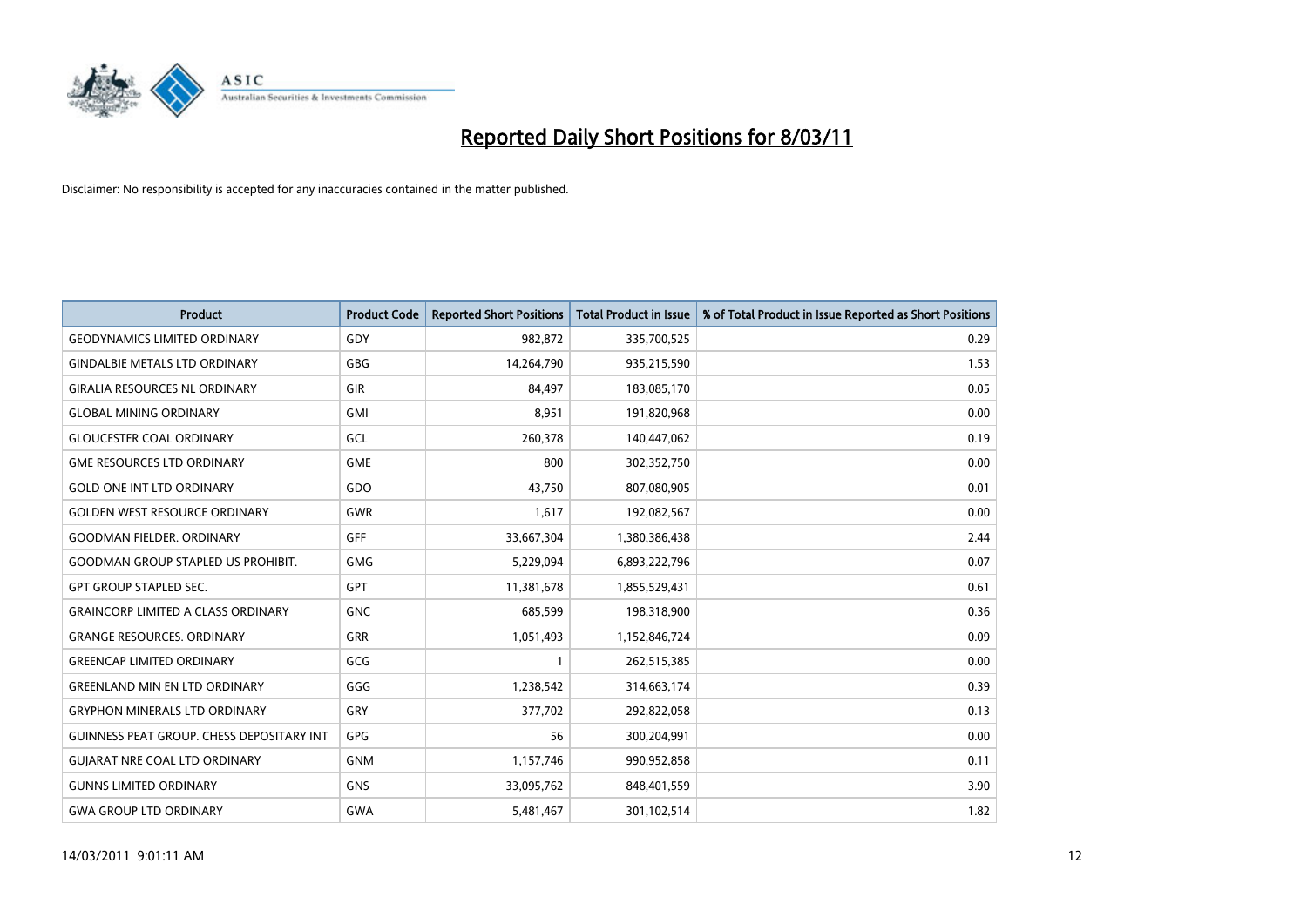

| <b>Product</b>                           | <b>Product Code</b> | <b>Reported Short Positions</b> | Total Product in Issue | % of Total Product in Issue Reported as Short Positions |
|------------------------------------------|---------------------|---------------------------------|------------------------|---------------------------------------------------------|
| <b>HARVEY NORMAN ORDINARY</b>            | <b>HVN</b>          | 45,705,917                      | 1,062,316,784          | 4.29                                                    |
| HASTIE GROUP LIMITED ORDINARY            | <b>HST</b>          | 2,691,160                       | 239,781,419            | 1.11                                                    |
| HASTINGS DIVERSIFIED STAPLED SECURITY    | <b>HDF</b>          | 527,939                         | 520,447,040            | 0.09                                                    |
| HEARTWARE INT INC CDI 35:1               | <b>HIN</b>          | 272,008                         | 66,059,280             | 0.41                                                    |
| <b>HENDERSON GROUP CDI 1:1</b>           | <b>HGG</b>          | 6,521,252                       | 556,400,565            | 1.17                                                    |
| HFA HOLDINGS LIMITED DEFERRED SETTLEMENT | <b>HFADA</b>        | 511,368                         | 117,332,543            | 0.43                                                    |
| <b>HIGHLANDS PACIFIC ORDINARY</b>        | <b>HIG</b>          | 2,332,804                       | 686,082,148            | 0.34                                                    |
| HILLCREST LITIGAT, ORDINARY              | <b>HLS</b>          | 1,600,000                       | 76,488,557             | 2.09                                                    |
| HILLGROVE RES LTD ORDINARY               | <b>HGO</b>          | 227,062                         | 793,698,575            | 0.03                                                    |
| <b>HILLS HOLDINGS LTD ORDINARY</b>       | <b>HIL</b>          | 1,828,679                       | 248,676,841            | 0.73                                                    |
| HORIZON OIL LIMITED ORDINARY             | <b>HZN</b>          | 2,505,530                       | 1,130,311,515          | 0.22                                                    |
| HUNNU COAL LIMITED ORDINARY              | <b>HUN</b>          | 1,019,162                       | 182,565,002            | 0.56                                                    |
| <b>ICON ENERGY LIMITED ORDINARY</b>      | <b>ICN</b>          | 67.000                          | 469,301,394            | 0.01                                                    |
| <b>IINET LIMITED ORDINARY</b>            | <b>IIN</b>          | 1,114,637                       | 152,160,119            | 0.73                                                    |
| <b>ILUKA RESOURCES ORDINARY</b>          | <b>ILU</b>          | 5,227,535                       | 418,700,517            | 1.26                                                    |
| <b>IMDEX LIMITED ORDINARY</b>            | <b>IMD</b>          | 10,048                          | 197,942,297            | 0.01                                                    |
| IMF (AUSTRALIA) LTD ORDINARY             | <b>IMF</b>          | 352,354                         | 122,496,819            | 0.29                                                    |
| IMX RESOURCES LTD ORDINARY               | <b>IXR</b>          | 20,000                          | 262,612,803            | 0.01                                                    |
| <b>INCITEC PIVOT ORDINARY</b>            | <b>IPL</b>          | 6,418,880                       | 1,628,730,107          | 0.38                                                    |
| <b>INDAGO RESOURCES LTD ORDINARY</b>     | <b>IDG</b>          | 8,179                           | 6,937,987              | 0.12                                                    |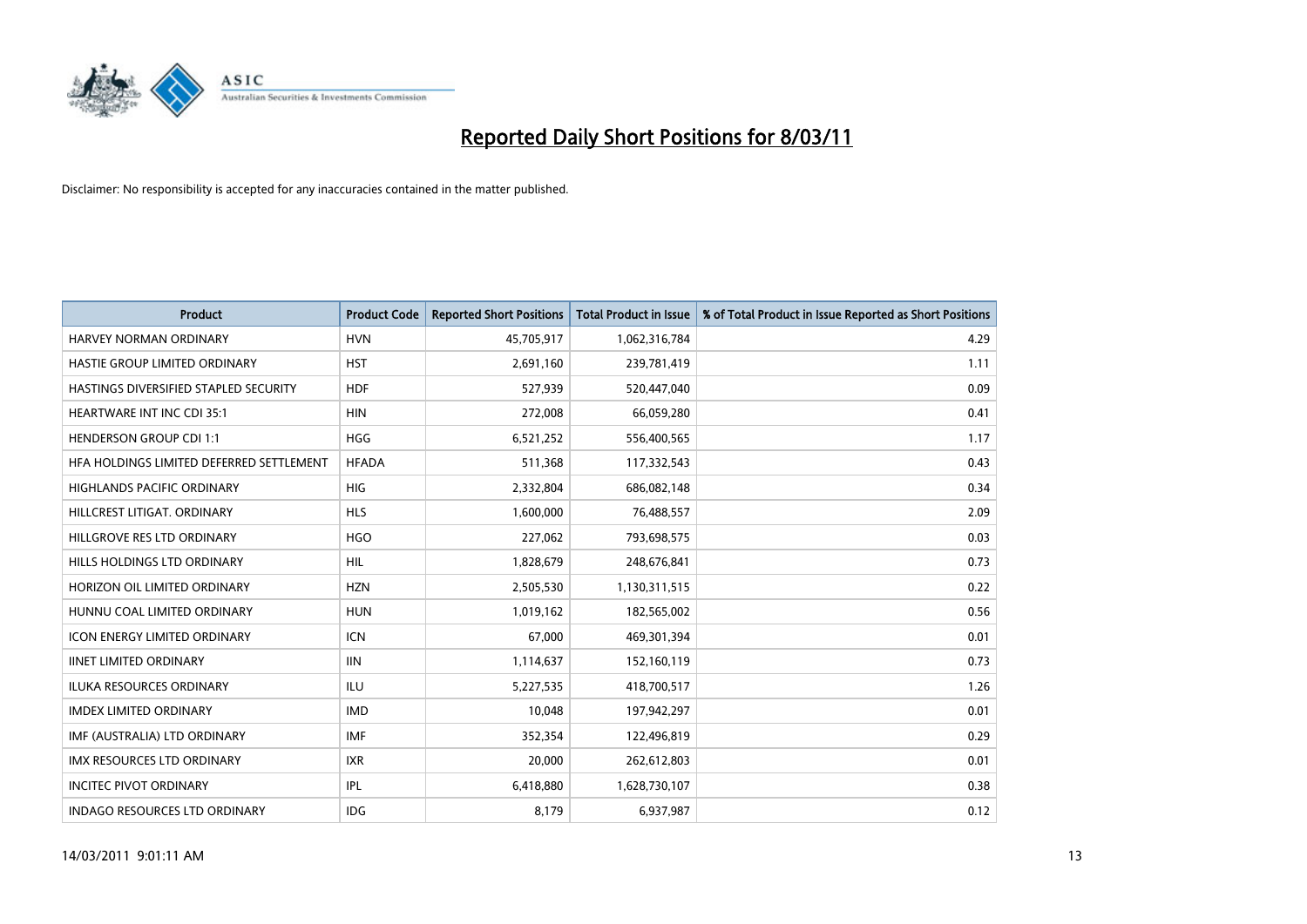

| Product                                   | <b>Product Code</b> | <b>Reported Short Positions</b> | <b>Total Product in Issue</b> | % of Total Product in Issue Reported as Short Positions |
|-------------------------------------------|---------------------|---------------------------------|-------------------------------|---------------------------------------------------------|
| <b>INDEPENDENCE GROUP ORDINARY</b>        | <b>IGO</b>          | 2,175,397                       | 138,777,305                   | 1.57                                                    |
| INDO MINES LIMITED ORDINARY               | <b>IDO</b>          | 28,261                          | 211,100,795                   | 0.01                                                    |
| <b>INDOPHIL RESOURCES ORDINARY</b>        | <b>IRN</b>          | 338,981                         | 471,445,763                   | 0.07                                                    |
| <b>INDUSTREA LIMITED ORDINARY</b>         | IDL                 | 2,202,911                       | 363,878,295                   | 0.60                                                    |
| <b>INFIGEN ENERGY STAPLED SECURITIES</b>  | <b>IFN</b>          | 24,778,125                      | 761,222,569                   | 3.24                                                    |
| ING INDUSTRIAL FUND UNITS                 | <b>IIF</b>          | 7,809,705                       | 2,592,249,647                 | 0.30                                                    |
| ING OFFICE FUND STAPLED SECURITIES        | <b>IOF</b>          | 17,795,161                      | 2,729,071,212                 | 0.64                                                    |
| ING RE COM GROUP STAPLED SECURITIES       | ILF.                | 9,075                           | 441,029,194                   | 0.00                                                    |
| INSURANCE AUSTRALIA ORDINARY              | IAG                 | 12,188,635                      | 2,079,034,021                 | 0.57                                                    |
| INTEGRA MINING LTD, ORDINARY              | <b>IGR</b>          | 4,819,067                       | 841,525,727                   | 0.58                                                    |
| INTER COAL HOLD LTD ORDINARY              | ICL                 | 249,691                         | 316,342,835                   | 0.07                                                    |
| <b>INTREPID MINES ORDINARY</b>            | <b>IAU</b>          | 1,075,906                       | 520,317,703                   | 0.21                                                    |
| <b>INVOCARE LIMITED ORDINARY</b>          | <b>IVC</b>          | 1,011,502                       | 102,421,288                   | 0.99                                                    |
| <b>ION LIMITED ORDINARY</b>               | <b>ION</b>          | 164,453                         | 256,365,105                   | 0.06                                                    |
| <b>IOOF HOLDINGS LTD ORDINARY</b>         | IFL.                | 1,249,844                       | 229,794,395                   | 0.53                                                    |
| <b>IRESS MARKET TECH. ORDINARY</b>        | <b>IRE</b>          | 2,198,595                       | 126,018,142                   | 1.72                                                    |
| <b>IRON ORE HOLDINGS ORDINARY</b>         | <b>IOH</b>          | 65,722                          | 137,730,310                   | 0.05                                                    |
| ISHARES GLOBAL 100 CDI 1:1                | <b>IOO</b>          | 6,824                           | 10,600,000                    | 0.06                                                    |
| ISHARES MSCI AUS 200 ISHARES MSCI AUS 200 | IOZ                 | 6,300                           | 1,950,000                     | 0.32                                                    |
| ISHARES MSCI JAPAN CDI 1:1                | <b>IIP</b>          | 41,959                          | 822,000,000                   | 0.01                                                    |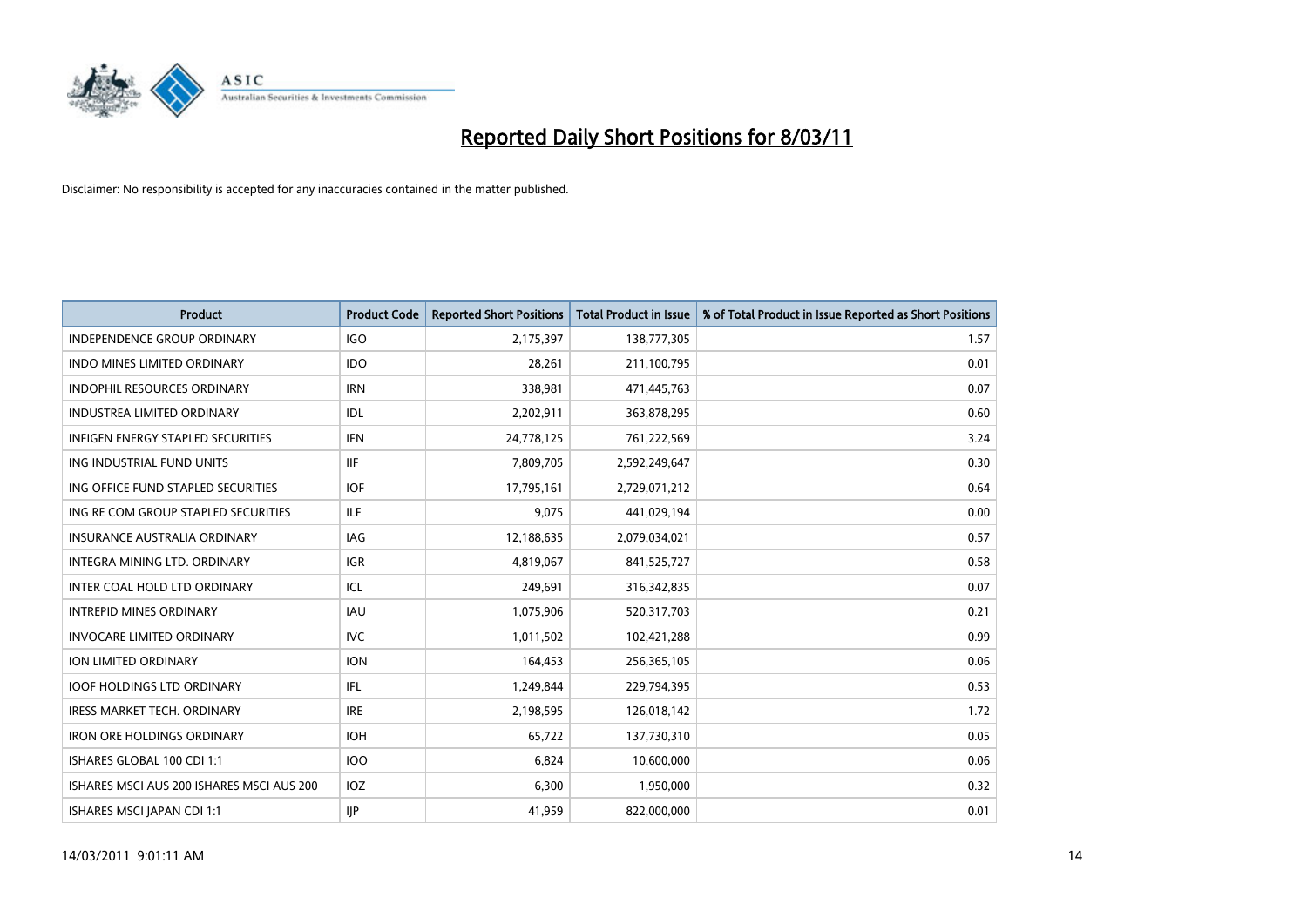

| <b>Product</b>                           | <b>Product Code</b> | <b>Reported Short Positions</b> | Total Product in Issue | % of Total Product in Issue Reported as Short Positions |
|------------------------------------------|---------------------|---------------------------------|------------------------|---------------------------------------------------------|
| <b>ISHARES S&amp;P 500 CDI 1:1</b>       | <b>IVV</b>          | 33,322                          | 116,350,000            | 0.03                                                    |
| ISHARES SMALL ORDS ISHARES SMALL ORDS    | <b>ISO</b>          | 72,850                          | 5,400,000              | 1.35                                                    |
| <b>ISOFT GROUP LIMITED ORDINARY</b>      | <b>ISF</b>          | 4,960,369                       | 1,070,595,874          | 0.46                                                    |
| <b>IVANHOE AUSTRALIA ORDINARY</b>        | <b>IVA</b>          | 334,253                         | 418,467,053            | 0.08                                                    |
| <b>IABIRU METALS LTD ORDINARY</b>        | <b>IML</b>          | 80,123                          | 553,304,180            | 0.01                                                    |
| JAMES HARDIE INDUST CHESS DEPOSITARY INT | <b>IHX</b>          | 15,877,580                      | 436,386,587            | 3.62                                                    |
| <b>JAMESON RESOURCES ORDINARY</b>        | <b>JAL</b>          | 1,600,000                       | 95,828,865             | 1.67                                                    |
| <b>JB HI-FI LIMITED ORDINARY</b>         | <b>IBH</b>          | 9,922,602                       | 109,340,772            | 9.08                                                    |
| <b>KAGARA LTD ORDINARY</b>               | KZL                 | 5,691,658                       | 707,789,717            | 0.79                                                    |
| KANGAROO RES LTD ORDINARY                | <b>KRL</b>          | 600.000                         | 1,119,430,012          | 0.05                                                    |
| KAROON GAS AUSTRALIA ORDINARY            | <b>KAR</b>          | 991,213                         | 220,725,769            | 0.44                                                    |
| KATHMANDU HOLD LTD ORDINARY              | <b>KMD</b>          | 704,100                         | 200,000,000            | 0.35                                                    |
| KENTOR GOLD LIMITED ORDINARY             | <b>KGL</b>          | 235,195                         | 1,061,592,950          | 0.02                                                    |
| <b>KEYBRIDGE CAPITAL ORDINARY</b>        | <b>KBC</b>          | 5,999                           | 172,070,564            | 0.00                                                    |
| KIMBERLEY METALS LTD ORDINARY            | <b>KBL</b>          | 1,821                           | 161,976,319            | 0.00                                                    |
| KINGSGATE CONSOLID, ORDINARY             | <b>KCN</b>          | 1,028,992                       | 134,973,751            | 0.75                                                    |
| LEIGHTON HOLDINGS ORDINARY               | LEI                 | 7,372,854                       | 302,579,299            | 2.42                                                    |
| LEND LEASE GROUP UNIT/ORD STAPLED        | LLC                 | 2,054,992                       | 565,558,754            | 0.36                                                    |
| LINC ENERGY LTD ORDINARY                 | <b>LNC</b>          | 6,073,597                       | 503,418,900            | 1.20                                                    |
| LIQUEFIED NATURAL ORDINARY               | <b>LNG</b>          | 581,968                         | 214,099,015            | 0.27                                                    |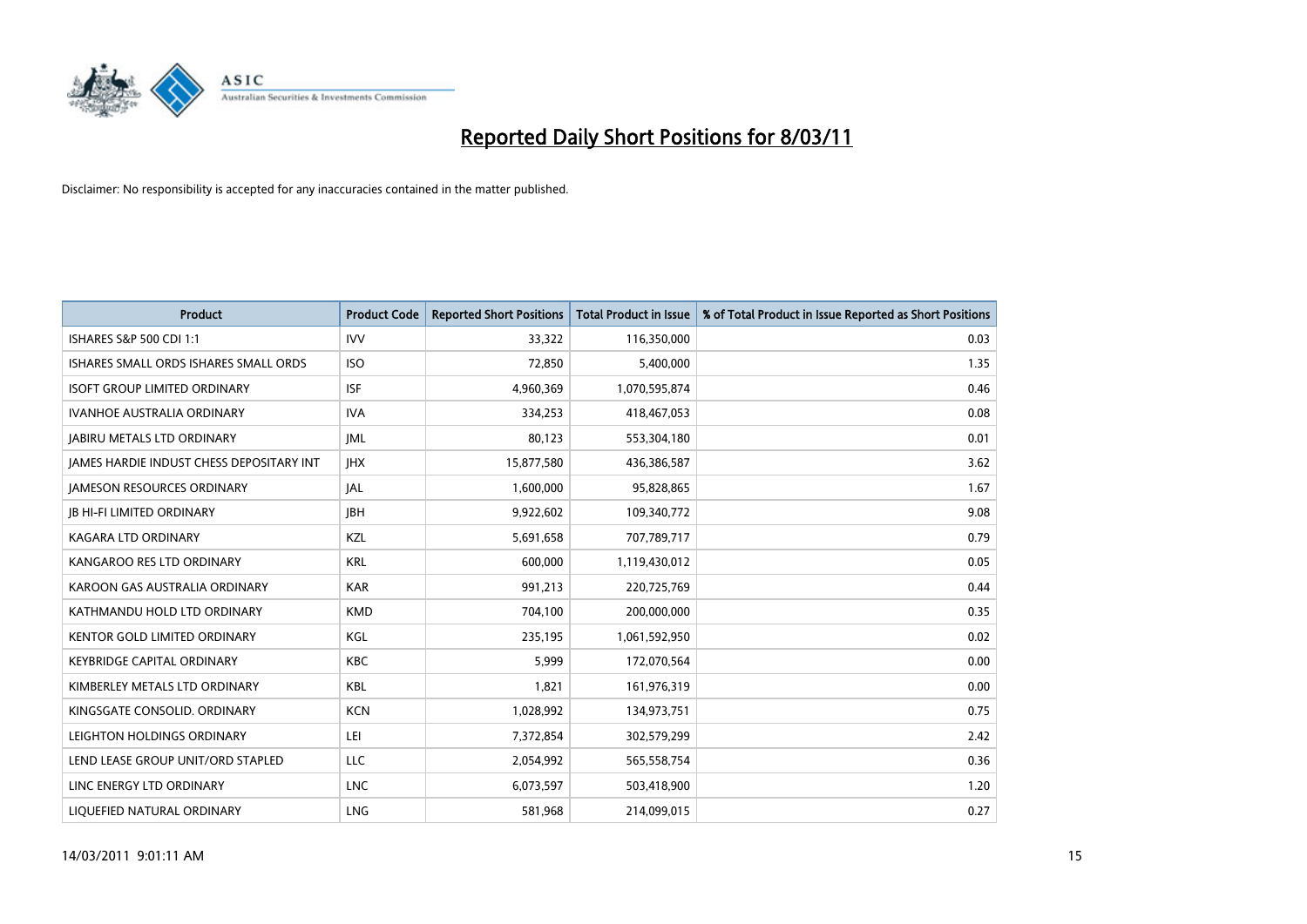

| <b>Product</b>                        | <b>Product Code</b> | <b>Reported Short Positions</b> | Total Product in Issue | % of Total Product in Issue Reported as Short Positions |
|---------------------------------------|---------------------|---------------------------------|------------------------|---------------------------------------------------------|
| <b>LYNAS CORPORATION ORDINARY</b>     | <b>LYC</b>          | 48,394,693                      | 1,662,499,093          | 2.91                                                    |
| M2 TELECOMMUNICATION ORDINARY         | <b>MTU</b>          | 16,855                          | 122,855,336            | 0.02                                                    |
| MACARTHUR COAL ORDINARY               | <b>MCC</b>          | 2,719,541                       | 299,476,903            | 0.91                                                    |
| MACMAHON HOLDINGS ORDINARY            | <b>MAH</b>          | 5,849,104                       | 733,711,705            | 0.78                                                    |
| MACO ATLAS ROADS GRP ORDINARY STAPLED | <b>MQA</b>          | 4,475,937                       | 452,345,907            | 0.96                                                    |
| MACQUARIE GROUP LTD ORDINARY          | MQG                 | 2,552,776                       | 346,814,961            | 0.72                                                    |
| MAGMA METALS LTD. ORDINARY            | <b>MMW</b>          | 537,872                         | 195,610,923            | 0.28                                                    |
| MANTRA RESOURCES ORDINARY             | <b>MRU</b>          | 36,429                          | 134,465,075            | 0.02                                                    |
| MAP GROUP STAPLED US PROHIBIT.        | <b>MAP</b>          | 3,555,745                       | 1,861,210,782          | 0.21                                                    |
| MARYBOROUGH SUGAR ORDINARY            | <b>MSF</b>          | 27,402                          | 69,029,013             | 0.04                                                    |
| MATRIX C & E LTD ORDINARY             | <b>MCE</b>          | 71,783                          | 72,964,098             | 0.10                                                    |
| MCMILLAN SHAKESPEARE ORDINARY         | <b>MMS</b>          | 52,592                          | 67,998,560             | 0.07                                                    |
| <b>MCPHERSON'S LTD ORDINARY</b>       | <b>MCP</b>          | 26.031                          | 71,651,758             | 0.03                                                    |
| MEDUSA MINING LTD ORDINARY            | <b>MML</b>          | 1,275,876                       | 188,233,911            | 0.68                                                    |
| MELBOURNE IT LIMITED ORDINARY         | <b>MLB</b>          | 167,458                         | 80,043,955             | 0.20                                                    |
| MEO AUSTRALIA LTD ORDINARY            | <b>MEO</b>          | 4,172,205                       | 539,913,260            | 0.77                                                    |
| <b>MERMAID MARINE ORDINARY</b>        | <b>MRM</b>          | 943,717                         | 213,763,662            | 0.43                                                    |
| MESOBLAST LIMITED ORDINARY            | <b>MSB</b>          | 377,772                         | 277,937,562            | 0.13                                                    |
| METALS X LIMITED ORDINARY             | <b>MLX</b>          | 1,700,910                       | 1,365,661,782          | 0.13                                                    |
| METCASH LIMITED ORDINARY              | <b>MTS</b>          | 22,859,725                      | 768,804,339            | 2.96                                                    |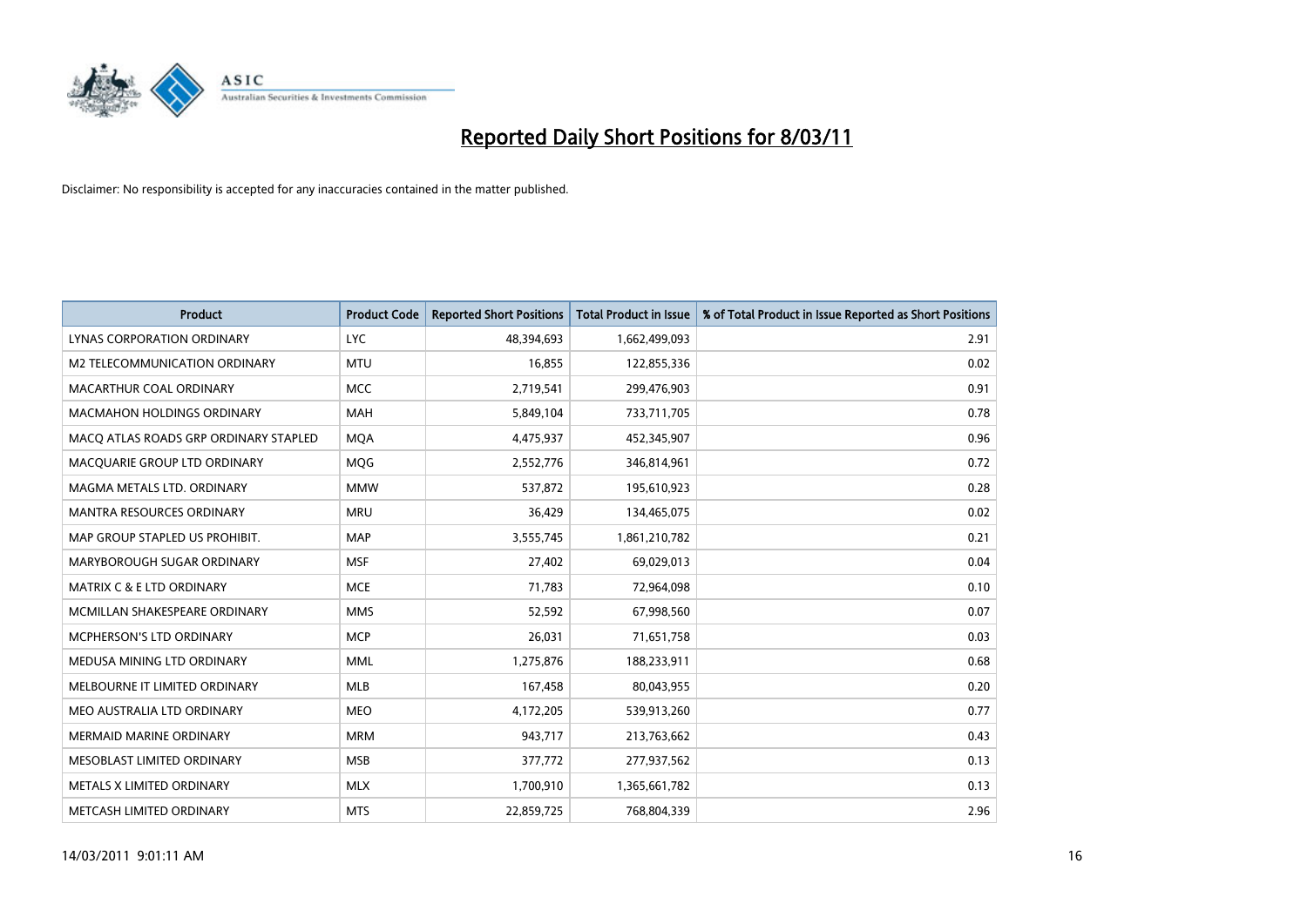

| <b>Product</b>                          | <b>Product Code</b> | <b>Reported Short Positions</b> | Total Product in Issue | % of Total Product in Issue Reported as Short Positions |
|-----------------------------------------|---------------------|---------------------------------|------------------------|---------------------------------------------------------|
| METGASCO LIMITED ORDINARY               | <b>MEL</b>          | 235,435                         | 252,460,972            | 0.09                                                    |
| MICLYN EXP OFFSHR ORDINARY              | <b>MIO</b>          | 179,450                         | 274,618,684            | 0.06                                                    |
| MINARA RESOURCES ORDINARY               | <b>MRE</b>          | 6,849,768                       | 1,169,424,487          | 0.57                                                    |
| MINCOR RESOURCES NL ORDINARY            | <b>MCR</b>          | 902,603                         | 200,608,804            | 0.45                                                    |
| MINEMAKERS LIMITED ORDINARY             | <b>MAK</b>          | 112,971                         | 227,003,950            | 0.05                                                    |
| MINERAL DEPOSITS ORDINARY               | <b>MDL</b>          | 252,131                         | 60,768,582             | 0.41                                                    |
| MINERAL RESOURCES, ORDINARY             | <b>MIN</b>          | 515,950                         | 168,922,735            | 0.31                                                    |
| MIRABELA NICKEL LTD ORDINARY            | <b>MBN</b>          | 9,783,904                       | 491,561,237            | 1.99                                                    |
| MIRVAC GROUP STAPLED SECURITIES         | <b>MGR</b>          | 15,584,882                      | 3,415,819,357          | 0.44                                                    |
| MOLOPO ENERGY LTD ORDINARY              | <b>MPO</b>          | 1,060,253                       | 250,972,584            | 0.43                                                    |
| MOLY MINES LIMITED ORDINARY             | MOL                 | 985                             | 365,893,989            | 0.00                                                    |
| MONADELPHOUS GROUP ORDINARY             | <b>MND</b>          | 750,497                         | 87,576,827             | 0.84                                                    |
| <b>MONTO MINERALS LTD ORDINARY</b>      | <b>MOO</b>          | 2,122,122                       | 596,181,332            | 0.36                                                    |
| <b>MOUNT GIBSON IRON ORDINARY</b>       | <b>MGX</b>          | 4,535,685                       | 1,082,570,693          | 0.41                                                    |
| MULTIPLEX SITES SITES                   | <b>MXUPA</b>        | 49                              | 4,500,000              | 0.00                                                    |
| MURCHISON METALS LTD ORDINARY           | <b>MMX</b>          | 13,864,961                      | 435,884,268            | 3.17                                                    |
| MYER HOLDINGS LTD ORDINARY              | <b>MYR</b>          | 10,942,740                      | 582,297,884            | 1.86                                                    |
| <b>MYSTATE LIMITED ORDINARY</b>         | <b>MYS</b>          | 1,400                           | 67,439,158             | 0.00                                                    |
| NAMOI COTTON CO-OP CO-OPERATIVE CAP.UNT | <b>NAM</b>          | 205,227                         | 96,978,836             | 0.21                                                    |
| NATIONAL AUST. BANK ORDINARY            | <b>NAB</b>          | 8.049.836                       | 2,169,575,514          | 0.34                                                    |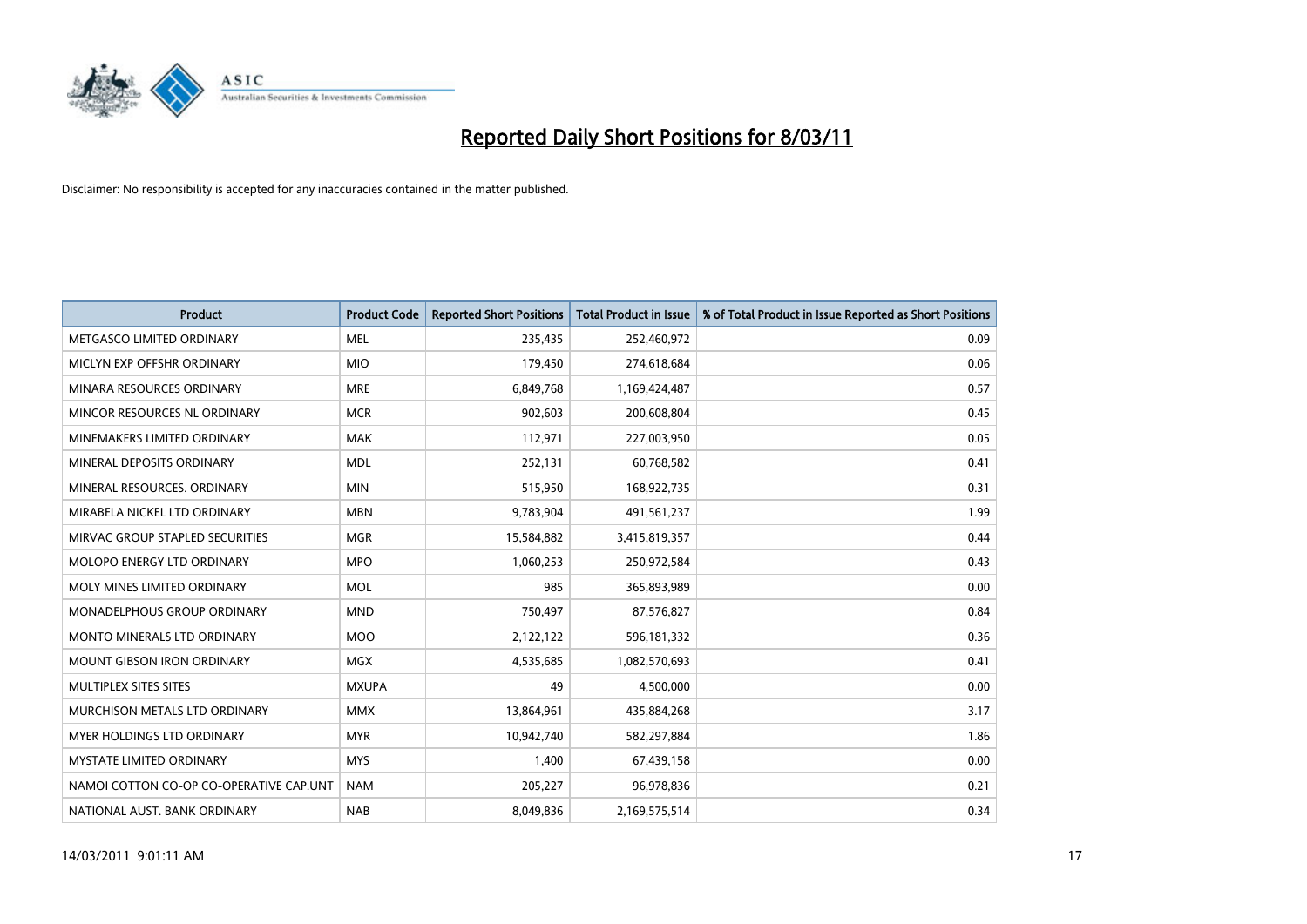

| <b>Product</b>                | <b>Product Code</b> | <b>Reported Short Positions</b> | <b>Total Product in Issue</b> | % of Total Product in Issue Reported as Short Positions |
|-------------------------------|---------------------|---------------------------------|-------------------------------|---------------------------------------------------------|
| NATURAL FUEL LIMITED ORDINARY | <b>NFL</b>          |                                 | 721,912                       | 0.00                                                    |
| NAVITAS LIMITED ORDINARY      | <b>NVT</b>          | 3,000,378                       | 369,358,564                   | 0.80                                                    |
| NEPTUNE MARINE ORDINARY       | <b>NMS</b>          | 1,794,589                       | 442,352,382                   | 0.40                                                    |
| NEW HOPE CORPORATION ORDINARY | <b>NHC</b>          | 939,926                         | 830,230,549                   | 0.11                                                    |
| NEWCREST MINING ORDINARY      | <b>NCM</b>          | 2,765,592                       | 765,173,287                   | 0.36                                                    |
| NEWS CORP A NON-VOTING CDI    | <b>NWSLV</b>        | 240,786                         | 1,829,335,872                 | 0.02                                                    |
| NEWS CORP B VOTING CDI        | <b>NWS</b>          | 6,674,652                       | 798,520,953                   | 0.82                                                    |
| NEXBIS LIMITED ORDINARY       | <b>NBS</b>          | 63,733                          | 798,356,704                   | 0.01                                                    |
| NEXUS ENERGY LIMITED ORDINARY | <b>NXS</b>          | 20,504,443                      | 1,020,257,304                 | 2.02                                                    |
| NIB HOLDINGS LIMITED ORDINARY | <b>NHF</b>          | 93,834                          | 466,765,752                   | 0.02                                                    |
| NICK SCALI LIMITED ORDINARY   | <b>NCK</b>          | 35,846                          | 81,000,000                    | 0.04                                                    |
| NIDO PETROLEUM ORDINARY       | <b>NDO</b>          | 63,244                          | 1,373,822,119                 | 0.00                                                    |
| NKWE PLATINUM 10C US COMMON   | <b>NKP</b>          | 240,577                         | 559,651,184                   | 0.05                                                    |
| NOBLE MINERAL RES ORDINARY    | <b>NMG</b>          | 774,652                         | 380,883,586                   | 0.20                                                    |
| NORTHERN CREST ORDINARY       | NOC                 | 24,345                          | 116,074,781                   | 0.02                                                    |
| NORTHERN ENERGY CORP ORDINARY | <b>NEC</b>          | 29,448                          | 130,653,363                   | 0.02                                                    |
| NORTHERN IRON LTD ORDINARY    | <b>NFE</b>          | 1,361,325                       | 336,084,863                   | 0.40                                                    |
| NORTHERN MIN LTD ORDINARY     | <b>NTU</b>          | 97,075                          | 164,595,022                   | 0.06                                                    |
| NORTON GOLD FIELDS ORDINARY   | <b>NGF</b>          | 3,000                           | 684,830,265                   | 0.00                                                    |
| NRW HOLDINGS LIMITED ORDINARY | <b>NWH</b>          | 352,315                         | 251,223,000                   | 0.13                                                    |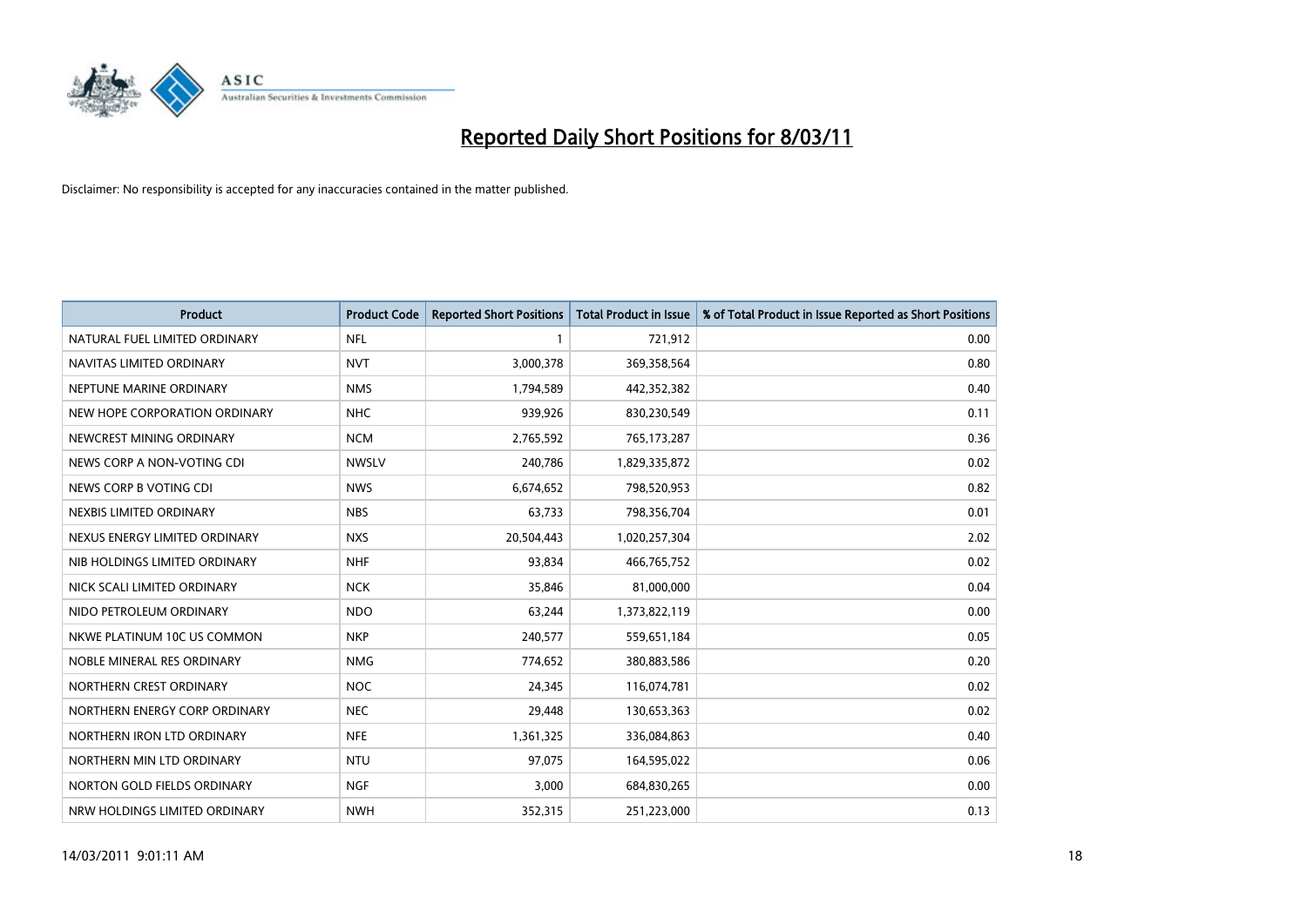

| <b>Product</b>                        | <b>Product Code</b> | <b>Reported Short Positions</b> | <b>Total Product in Issue</b> | % of Total Product in Issue Reported as Short Positions |
|---------------------------------------|---------------------|---------------------------------|-------------------------------|---------------------------------------------------------|
| NSL CONSOLIDATED LTD ORDINARY         | <b>NSL</b>          | 101,269                         | 270,661,373                   | 0.03                                                    |
| NUCOAL RESOURCES NL ORDINARY          | <b>NCR</b>          | 1,923,751                       | 434,612,580                   | 0.45                                                    |
| NUFARM LIMITED ORDINARY               | <b>NUF</b>          | 5,968,858                       | 261,833,005                   | 2.25                                                    |
| NUPLEX INDUSTRIES ORDINARY            | <b>NPX</b>          | 113,606                         | 195,060,783                   | 0.06                                                    |
| NYOTA MINERALS LTD ORDINARY           | <b>NYO</b>          | 1,812,152                       | 477,948,263                   | 0.38                                                    |
| OAKTON LIMITED ORDINARY               | <b>OKN</b>          | 619,027                         | 93,675,235                    | 0.66                                                    |
| OCEANAGOLD CORP. CHESS DEPOSITARY INT | <b>OGC</b>          | 613,897                         | 262,062,610                   | 0.24                                                    |
| OCEANIA CAPITAL LTD ORDINARY          | <b>OCP</b>          | 2,500                           | 91,921,295                    | 0.00                                                    |
| OIL SEARCH LTD ORDINARY               | OSH                 | 4,904,370                       | 1,312,888,303                 | 0.36                                                    |
| OM HOLDINGS LIMITED ORDINARY          | OMH                 | 5,310,041                       | 503,085,150                   | 1.04                                                    |
| <b>ONESTEEL LIMITED ORDINARY</b>      | OST                 | 9,776,880                       | 1,334,723,421                 | 0.70                                                    |
| ORICA LIMITED ORDINARY                | ORI                 | 967,695                         | 363,223,767                   | 0.24                                                    |
| ORIGIN ENERGY ORDINARY                | <b>ORG</b>          | 3,031,277                       | 885,185,012                   | 0.34                                                    |
| OROCOBRE LIMITED ORDINARY             | <b>ORE</b>          | 512,692                         | 102,813,894                   | 0.50                                                    |
| OROTONGROUP LIMITED ORDINARY          | <b>ORL</b>          | 6,141                           | 40,880,902                    | 0.02                                                    |
| OTTO ENERGY LIMITED ORDINARY          | OEL                 | 115,948                         | 1,134,540,071                 | 0.01                                                    |
| OZ MINERALS ORDINARY                  | OZL                 | 25,477,637                      | 3,238,546,504                 | 0.78                                                    |
| PACIFIC BRANDS ORDINARY               | <b>PBG</b>          | 11,355,522                      | 931,386,248                   | 1.24                                                    |
| PALADIN ENERGY LTD ORDINARY           | <b>PDN</b>          | 17,472,247                      | 777,475,983                   | 2.23                                                    |
| PANAUST LIMITED ORDINARY              | <b>PNA</b>          | 13,089,673                      | 2,964,355,326                 | 0.43                                                    |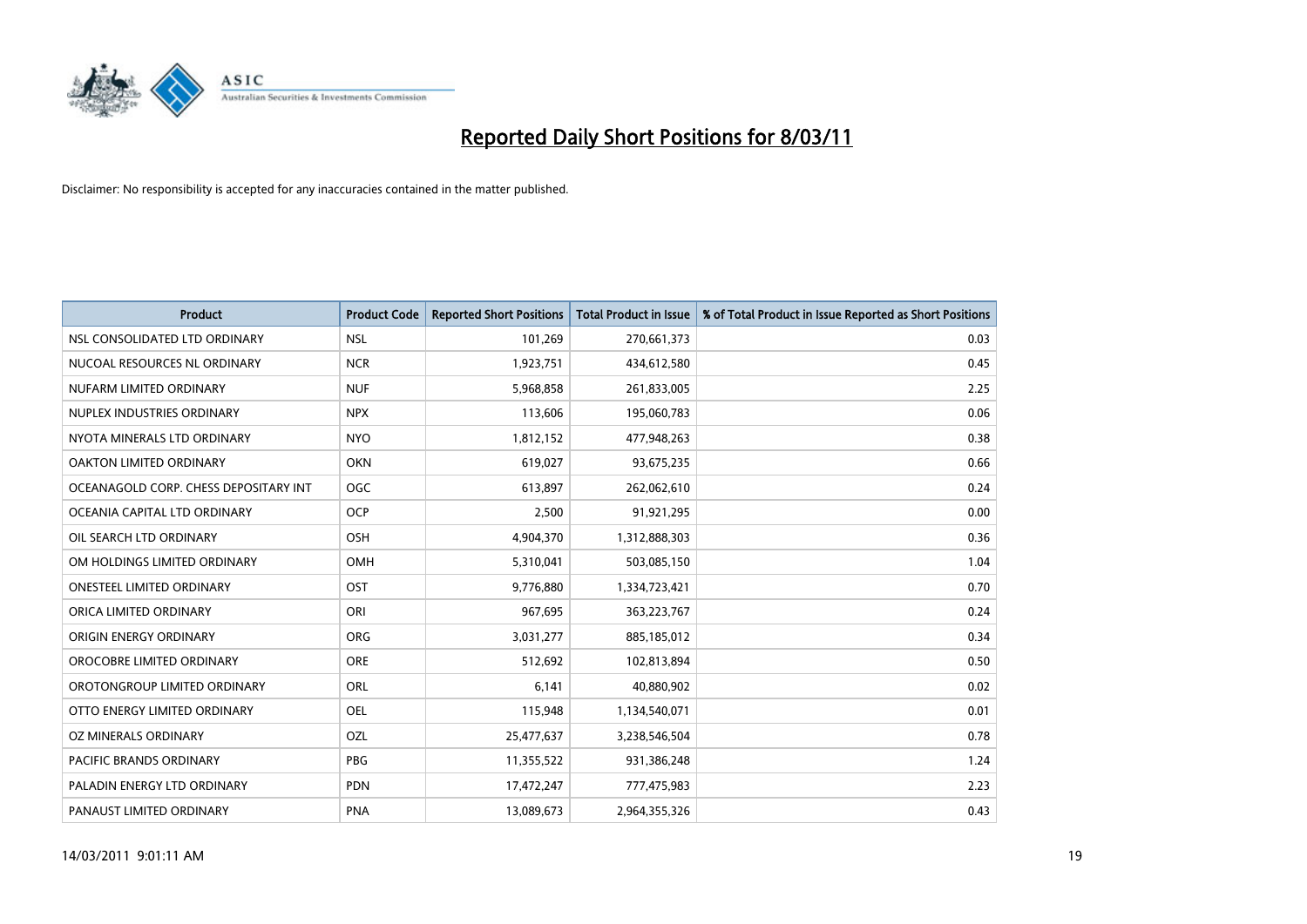

| <b>Product</b>                | <b>Product Code</b> | <b>Reported Short Positions</b> | Total Product in Issue | % of Total Product in Issue Reported as Short Positions |
|-------------------------------|---------------------|---------------------------------|------------------------|---------------------------------------------------------|
| PANORAMIC RESOURCES ORDINARY  | PAN                 | 1,308,241                       | 207,050,710            | 0.63                                                    |
| PAPERLINX LIMITED ORDINARY    | <b>PPX</b>          | 30,071,843                      | 603,580,761            | 4.99                                                    |
| PAPILLON RES LTD ORDINARY     | PIR                 | 634,274                         | 188,979,868            | 0.33                                                    |
| PATTIES FOODS LTD ORDINARY    | PFL                 |                                 | 138,908,853            | 0.00                                                    |
| PEET LIMITED ORDINARY         | <b>PPC</b>          | 120,985                         | 302,965,804            | 0.04                                                    |
| PENINSULA ENERGY LTD ORDINARY | <b>PEN</b>          | 1,075,565                       | 2,082,328,714          | 0.05                                                    |
| PERILYA LIMITED ORDINARY      | PEM                 | 1,599,846                       | 526,075,563            | 0.30                                                    |
| PERPETUAL LIMITED ORDINARY    | PPT                 | 2,483,033                       | 44,140,166             | 5.61                                                    |
| PERSEUS MINING LTD ORDINARY   | PRU                 | 2,847,317                       | 423,202,088            | 0.66                                                    |
| PETSEC ENERGY ORDINARY        | <b>PSA</b>          | 223,332                         | 231,283,622            | 0.10                                                    |
| PHARMAXIS LTD ORDINARY        | <b>PXS</b>          | 1,100,240                       | 228,127,809            | 0.48                                                    |
| PHOTON GROUP LTD ORDINARY     | <b>PGA</b>          | 250,510                         | 1,540,543,357          | 0.02                                                    |
| PIKE RIVER COAL ORDINARY      | <b>PRC</b>          | 257,595                         | 405,513,933            | 0.06                                                    |
| PLATINUM ASSET ORDINARY       | <b>PTM</b>          | 6,284,783                       | 561,347,878            | 1.12                                                    |
| PLATINUM AUSTRALIA ORDINARY   | <b>PLA</b>          | 5,312,408                       | 392,430,039            | 1.36                                                    |
| PLATINUM CAPITAL LTD ORDINARY | <b>PMC</b>          |                                 | 163,732,888            | 0.00                                                    |
| PMP LIMITED ORDINARY          | <b>PMP</b>          | 1,786,284                       | 335,338,483            | 0.53                                                    |
| PORT BOUVARD LIMITED ORDINARY | PBD                 | 6,754                           | 593,868,295            | 0.00                                                    |
| PREMIER INVESTMENTS ORDINARY  | <b>PMV</b>          | 317,923                         | 155,030,045            | 0.21                                                    |
| PRIMARY HEALTH CARE ORDINARY  | <b>PRY</b>          | 11,844,680                      | 496,073,188            | 2.39                                                    |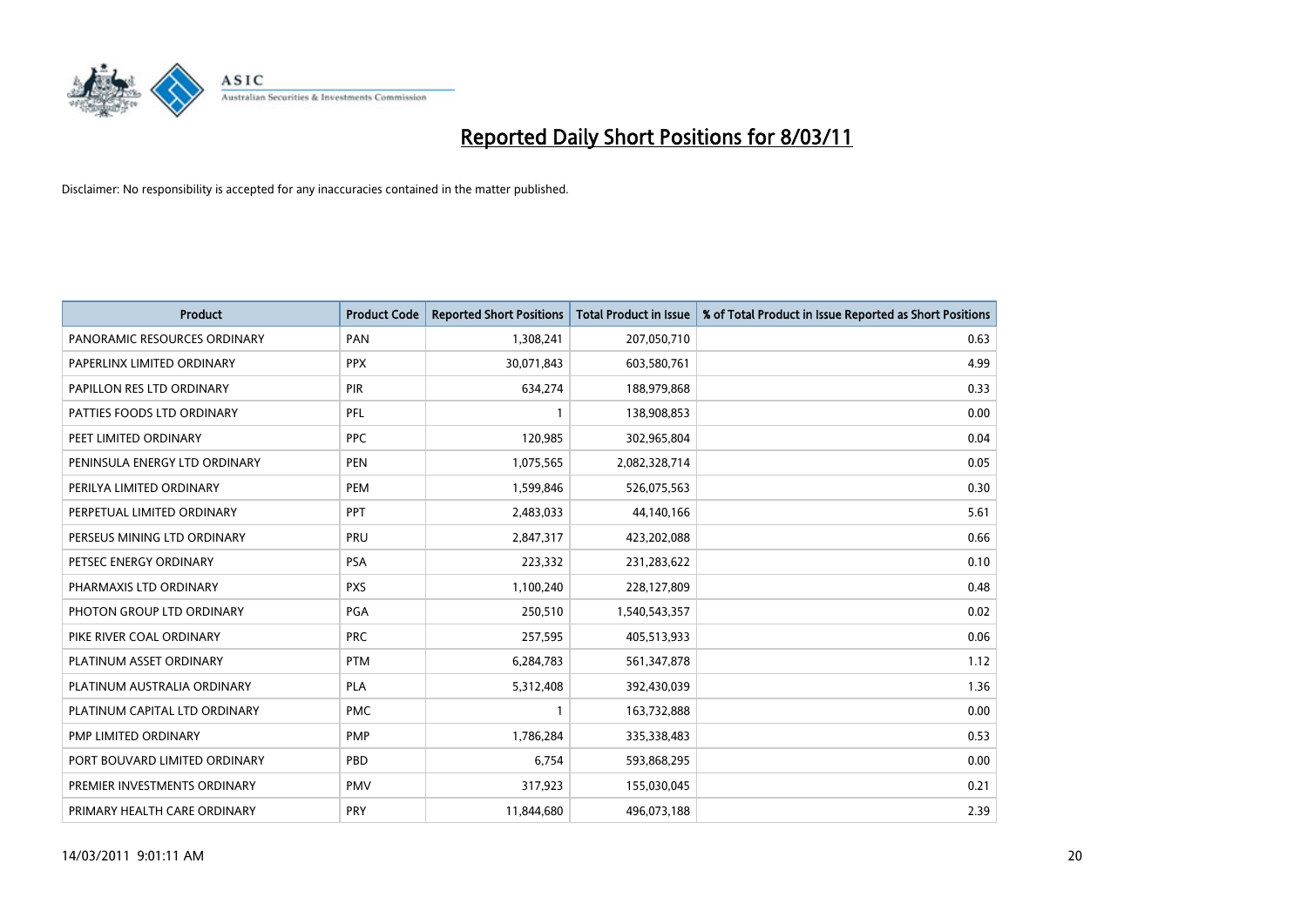

| <b>Product</b>                       | <b>Product Code</b> | <b>Reported Short Positions</b> | Total Product in Issue | % of Total Product in Issue Reported as Short Positions |
|--------------------------------------|---------------------|---------------------------------|------------------------|---------------------------------------------------------|
| PRIME INFR GROUP. STAPLED SECURITIES | PIH                 | 308,735                         | 351,776,795            | 0.09                                                    |
| PRIME MEDIA GRP LTD ORDINARY         | <b>PRT</b>          | 17,125                          | 366,330,303            | 0.00                                                    |
| PROGEN PHARMACEUTIC ORDINARY         | PGL                 | 151,596                         | 24,709,097             | 0.61                                                    |
| PROGRAMMED ORDINARY                  | <b>PRG</b>          | 498,516                         | 118,169,908            | 0.44                                                    |
| <b>PSIVIDA CORP CDI 1:1</b>          | <b>PVA</b>          | 6,878                           | 8,979,205              | 0.08                                                    |
| <b>QANTAS AIRWAYS ORDINARY</b>       | QAN                 | 28,252,290                      | 2,265,123,620          | 1.25                                                    |
| OBE INSURANCE GROUP ORDINARY         | <b>OBE</b>          | 18,719,991                      | 1,051,756,499          | 1.75                                                    |
| OR NATIONAL LIMITED ORDINARY         | <b>ORN</b>          | 22,531,787                      | 2,440,000,000          | 0.92                                                    |
| QUICKSTEP HOLDINGS ORDINARY          | OHL                 | 947                             | 253,562,870            | 0.00                                                    |
| RAMELIUS RESOURCES ORDINARY          | <b>RMS</b>          | 85,880                          | 291,208,795            | 0.03                                                    |
| RAMSAY HEALTH CARE ORDINARY          | <b>RHC</b>          | 1,442,000                       | 202,081,252            | 0.70                                                    |
| <b>RCR TOMLINSON ORDINARY</b>        | <b>RCR</b>          | 68,067                          | 131,892,672            | 0.05                                                    |
| <b>REA GROUP ORDINARY</b>            | <b>REA</b>          | 11,749                          | 129,691,280            | 0.00                                                    |
| <b>RECKON LIMITED ORDINARY</b>       | <b>RKN</b>          | $\overline{2}$                  | 133,384,060            | 0.00                                                    |
| <b>RED FORK ENERGY ORDINARY</b>      | <b>RFE</b>          | 7,803                           | 139,535,000            | 0.01                                                    |
| <b>REDFLEX HOLDINGS ORDINARY</b>     | <b>RDF</b>          | 24,896                          | 110,345,599            | 0.02                                                    |
| REED RESOURCES LTD ORDINARY          | <b>RDR</b>          | 323,625                         | 212,786,249            | 0.15                                                    |
| REGIS RESOURCES ORDINARY             | <b>RRL</b>          | 2,714,287                       | 430,750,415            | 0.61                                                    |
| RESMED INC CDI 10:1                  | <b>RMD</b>          | 8,144,334                       | 1,534,676,730          | 0.52                                                    |
| <b>RESOLUTE MINING ORDINARY</b>      | <b>RSG</b>          | 3.949.700                       | 467,211,233            | 0.84                                                    |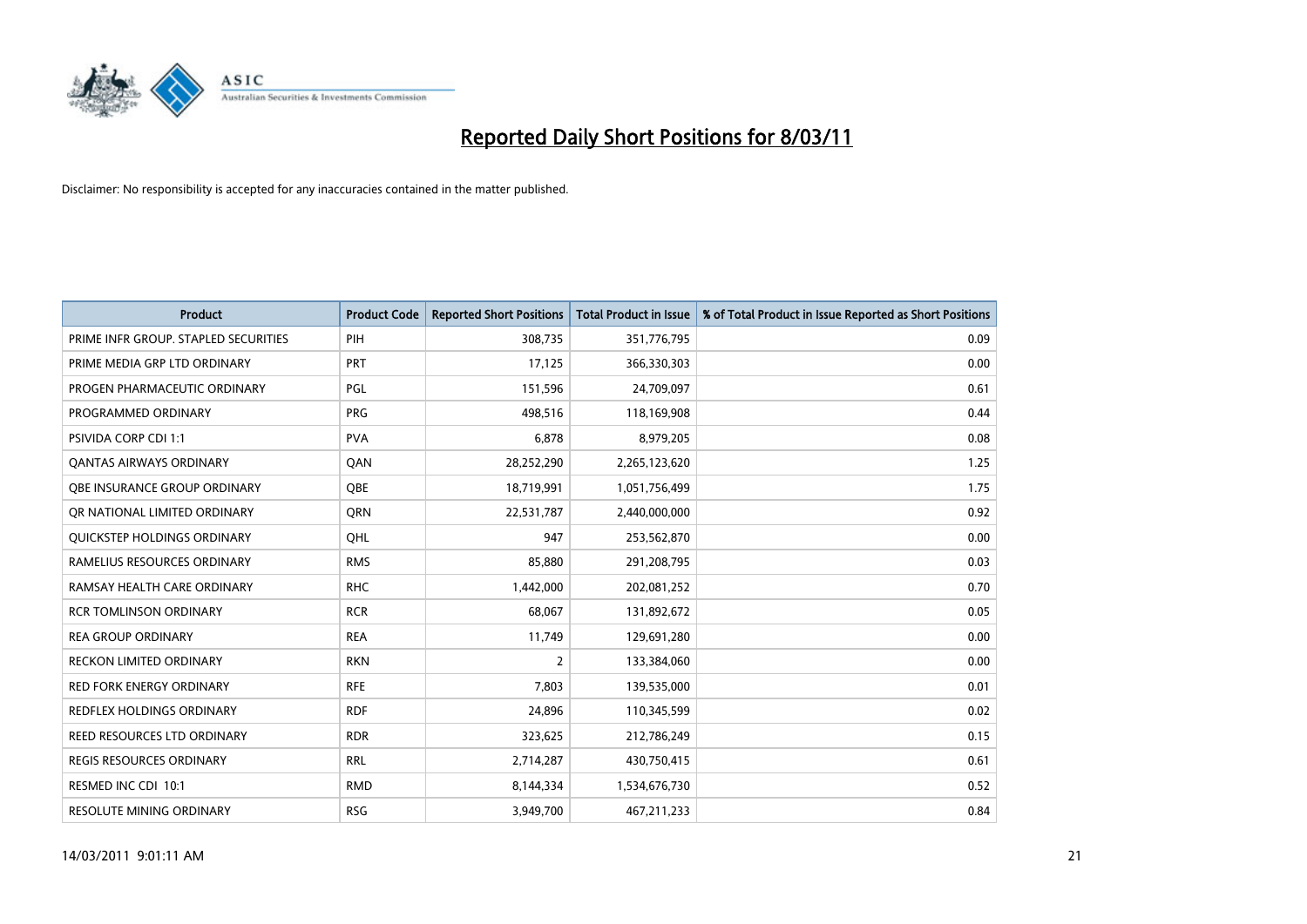

| <b>Product</b>                      | <b>Product Code</b> | <b>Reported Short Positions</b> | <b>Total Product in Issue</b> | % of Total Product in Issue Reported as Short Positions |
|-------------------------------------|---------------------|---------------------------------|-------------------------------|---------------------------------------------------------|
| <b>RESOURCE GENERATION ORDINARY</b> | <b>RES</b>          | 257,501                         | 243,900,530                   | 0.10                                                    |
| REVERSE CORP LIMITED ORDINARY       | <b>REF</b>          | 25,141                          | 92,382,175                    | 0.03                                                    |
| REX MINERALS LIMITED ORDINARY       | <b>RXM</b>          | 77,842                          | 150,317,460                   | 0.05                                                    |
| RHG LIMITED ORDINARY                | <b>RHG</b>          | 91,914                          | 318,745,978                   | 0.02                                                    |
| <b>RIDLEY CORPORATION ORDINARY</b>  | <b>RIC</b>          | 210,918                         | 307,817,071                   | 0.07                                                    |
| RIO TINTO LIMITED ORDINARY          | <b>RIO</b>          | 13,381,130                      | 435,758,720                   | 3.05                                                    |
| <b>RIVERCITY MOTORWAY STAPLED</b>   | <b>RCY</b>          | 132,000                         | 957,010,115                   | 0.01                                                    |
| RIVERSDALE MINING ORDINARY          | <b>RIV</b>          | 2,113,362                       | 236,696,188                   | 0.89                                                    |
| ROBUST RESOURCES ORDINARY           | <b>ROL</b>          | 15,651                          | 84,944,097                    | 0.02                                                    |
| ROC OIL COMPANY ORDINARY            | <b>ROC</b>          | 9,088,016                       | 713,154,560                   | 1.29                                                    |
| RP DATA LTD ORDINARY                | <b>RPX</b>          | 17,788                          | 149,246,421                   | 0.01                                                    |
| SAI GLOBAL LIMITED ORDINARY         | SAI                 | 216,979                         | 198,041,195                   | 0.09                                                    |
| SALMAT LIMITED ORDINARY             | <b>SLM</b>          | 251,080                         | 159,749,049                   | 0.15                                                    |
| SAMSON OIL & GAS LTD ORDINARY       | <b>SSN</b>          | 215,957                         | 1,691,943,118                 | 0.01                                                    |
| SANDFIRE RESOURCES ORDINARY         | <b>SFR</b>          | 64,059                          | 148,309,969                   | 0.03                                                    |
| <b>SANTOS LTD ORDINARY</b>          | <b>STO</b>          | 5,892,027                       | 874,246,838                   | 0.68                                                    |
| SARACEN MINERAL ORDINARY            | <b>SAR</b>          | 408,875                         | 492,151,415                   | 0.08                                                    |
| SEDGMAN LIMITED ORDINARY            | <b>SDM</b>          | 385,026                         | 207,997,898                   | 0.18                                                    |
| SEEK LIMITED ORDINARY               | <b>SEK</b>          | 4,170,239                       | 336,584,488                   | 1.25                                                    |
| SENETAS CORPORATION ORDINARY        | <b>SEN</b>          | 756,999                         | 463,105,195                   | 0.16                                                    |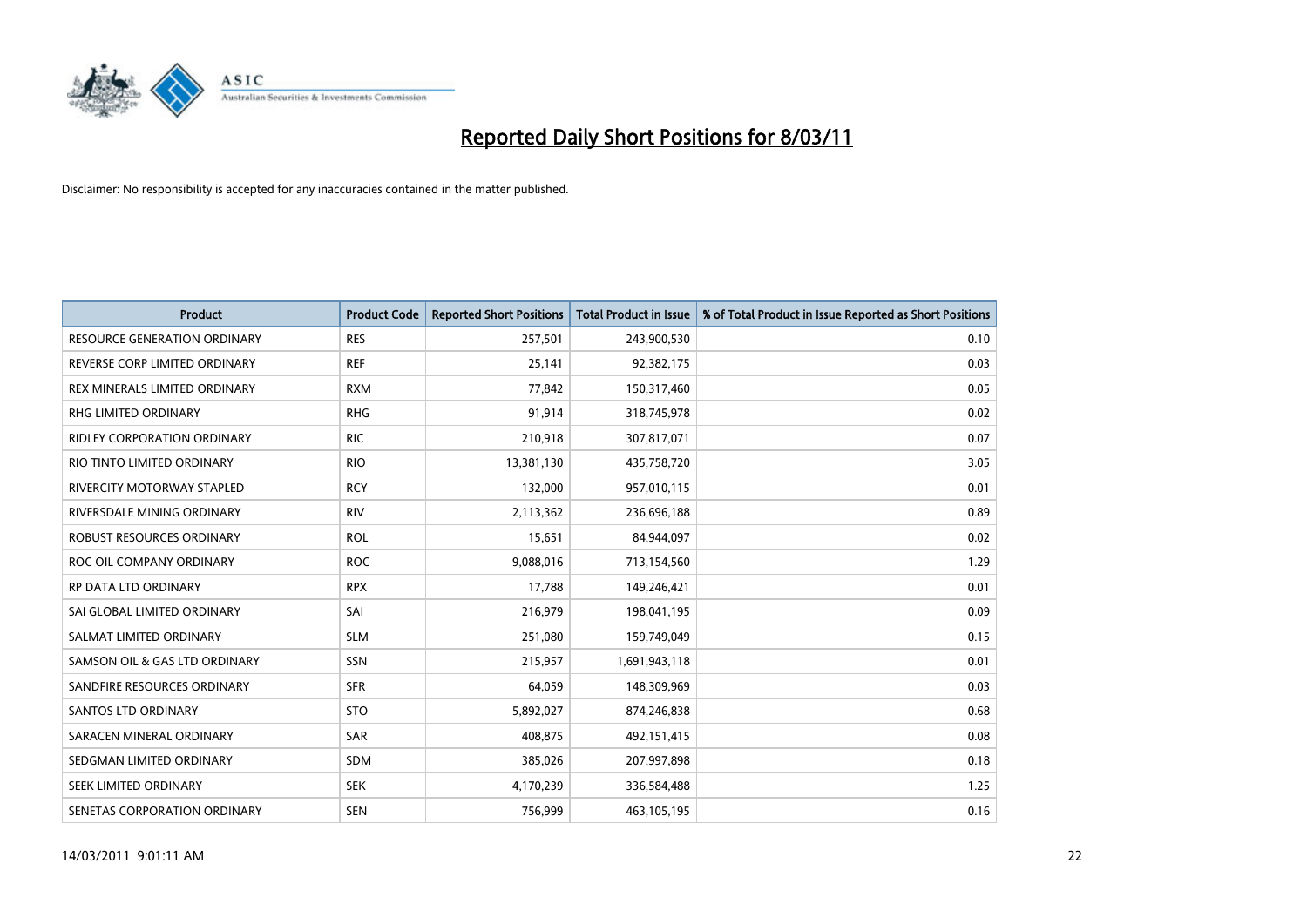

| Product                                  | <b>Product Code</b> | <b>Reported Short Positions</b> | <b>Total Product in Issue</b> | % of Total Product in Issue Reported as Short Positions |
|------------------------------------------|---------------------|---------------------------------|-------------------------------|---------------------------------------------------------|
| SENEX ENERGY LIMITED ORDINARY            | <b>SXY</b>          | 291,000                         | 588,424,680                   | 0.05                                                    |
| SERVCORP LIMITED ORDINARY                | SRV                 | 233,800                         | 98,440,807                    | 0.23                                                    |
| SERVICE STREAM ORDINARY                  | <b>SSM</b>          | 420,292                         | 283,418,867                   | 0.15                                                    |
| SEVEN GROUP HOLDINGS ORDINARY            | <b>SVW</b>          | 109,379                         | 305,410,281                   | 0.03                                                    |
| SIGMA PHARMACEUTICAL ORDINARY            | <b>SIP</b>          | 22,615,743                      | 1,178,626,572                 | 1.92                                                    |
| SILEX SYSTEMS ORDINARY                   | <b>SLX</b>          | 246,633                         | 170,128,997                   | 0.14                                                    |
| SILVER LAKE RESOURCE ORDINARY            | <b>SLR</b>          | 212,247                         | 178,882,838                   | 0.12                                                    |
| SIMS METAL MGMT LTD ORDINARY             | <b>SGM</b>          | 3,850,925                       | 204,927,017                   | 1.89                                                    |
| SINGAPORE TELECOMM. CHESS DEPOSITARY INT | SGT                 | 4,691,737                       | 310,378,692                   | 1.50                                                    |
| SKILLED GROUP LTD ORDINARY               | <b>SKE</b>          | 584,751                         | 224,511,171                   | 0.27                                                    |
| SKY CITY ENTERTAIN, ORDINARY             | <b>SKC</b>          | 1,874,016                       | 575,114,687                   | 0.32                                                    |
| <b>SKY NETWORK ORDINARY</b>              | <b>SKT</b>          | 302,328                         | 389,139,785                   | 0.08                                                    |
| <b>SLATER &amp; GORDON ORDINARY</b>      | <b>SGH</b>          | 57                              | 149,202,224                   | 0.00                                                    |
| SMS MANAGEMENT, ORDINARY                 | <b>SMX</b>          | 203,317                         | 67,661,358                    | 0.31                                                    |
| SONIC HEALTHCARE ORDINARY                | <b>SHL</b>          | 6,180,229                       | 388,429,875                   | 1.62                                                    |
| SOUL PATTINSON (W.H) ORDINARY            | SOL                 | 33,287                          | 238,640,580                   | 0.01                                                    |
| SP AUSNET STAPLED SECURITIES             | <b>SPN</b>          | 7,704,433                       | 2,795,115,439                 | 0.26                                                    |
| SPARK INFRASTRUCTURE STAPLED NOTE & UNIT | SKI                 | 9,718,471                       | 1,326,734,264                 | 0.73                                                    |
| SPDR 200 FUND ETF UNITS                  | <b>STW</b>          | 18,008                          | 51,439,159                    | 0.03                                                    |
| SPECIALTY FASHION ORDINARY               | <b>SFH</b>          | 2,307,671                       | 191,686,122                   | 1.20                                                    |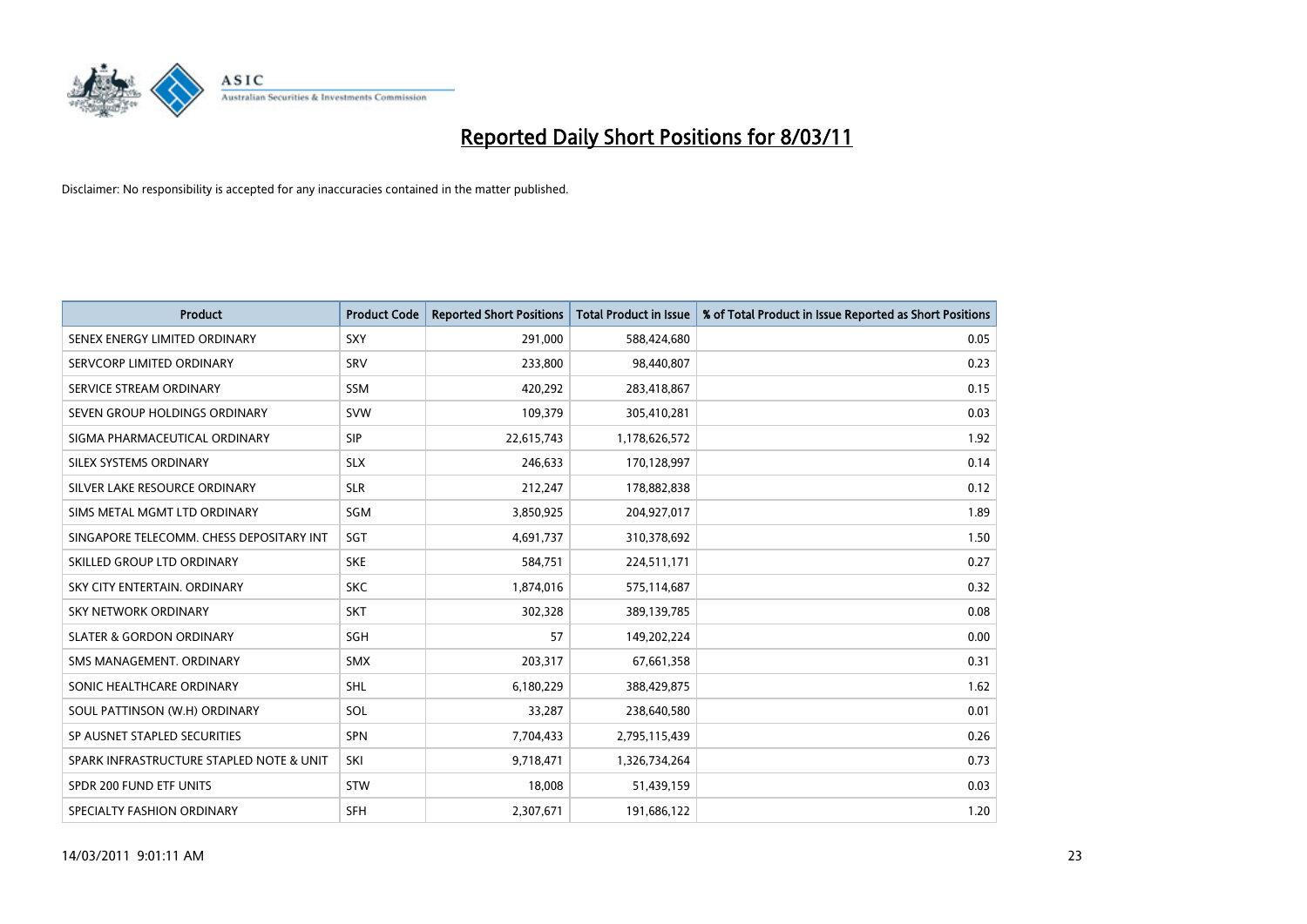

| <b>Product</b>                       | <b>Product Code</b> | <b>Reported Short Positions</b> | <b>Total Product in Issue</b> | % of Total Product in Issue Reported as Short Positions |
|--------------------------------------|---------------------|---------------------------------|-------------------------------|---------------------------------------------------------|
| SPHERE MINERALS LTD ORDINARY         | <b>SPH</b>          | 1,991                           | 171,348,151                   | 0.00                                                    |
| SPOTLESS GROUP LTD ORDINARY          | <b>SPT</b>          | 5,573,830                       | 261,070,153                   | 2.13                                                    |
| ST BARBARA LIMITED ORDINARY          | <b>SBM</b>          | 3,968,787                       | 325,615,389                   | 1.21                                                    |
| STAGING CONNECTIONS ORDINARY         | <b>STG</b>          | 2,917,189                       | 78,317,726                    | 3.72                                                    |
| STANMORE COAL LTD ORDINARY           | <b>SMR</b>          | 63,331                          | 87,250,738                    | 0.07                                                    |
| STARPHARMA HOLDINGS ORDINARY         | SPL                 | 50,882                          | 244,043,268                   | 0.02                                                    |
| STH AMERICAN COR LTD ORDINARY        | SAY                 | 9,200                           | 233,651,371                   | 0.00                                                    |
| STH CRS ELECT ENGNR ORDINARY         | <b>SXE</b>          | 7,914                           | 124,178,939                   | 0.01                                                    |
| STHN CROSS MEDIA ORDINARY            | SXL                 | 1,229,625                       | 378,827,750                   | 0.32                                                    |
| STOCKLAND UNITS/ORD STAPLED          | SGP                 | 17,664,814                      | 2,383,036,717                 | 0.73                                                    |
| STRAITS RES LTD. ORDINARY            | SRQ                 | 2,997,233                       | 316,342,835                   | 0.93                                                    |
| STW COMMUNICATIONS ORDINARY          | SGN                 | 224,516                         | 364,310,964                   | 0.06                                                    |
| SUNCORP GROUP LTD ORDINARY           | <b>SUN</b>          | 6,620,777                       | 1,281,390,524                 | 0.51                                                    |
| SUNDANCE ENERGY ORDINARY             | <b>SEA</b>          | 151,250                         | 276,709,585                   | 0.05                                                    |
| SUNDANCE RESOURCES ORDINARY          | SDL                 | 19,971,372                      | 2,712,401,668                 | 0.74                                                    |
| SUNLAND GROUP LTD ORDINARY           | <b>SDG</b>          | 357,158                         | 224,881,794                   | 0.15                                                    |
| SUPER RET REP LTD ORDINARY           | <b>SUL</b>          | 111,620                         | 129,039,842                   | 0.09                                                    |
| SWICK MINING ORDINARY                | <b>SWK</b>          | 1,548                           | 236,724,970                   | 0.00                                                    |
| SYMEX HOLDINGS ORDINARY              | <b>SYM</b>          | 6,633                           | 125,037,628                   | 0.01                                                    |
| <b>TABCORP HOLDINGS LTD ORDINARY</b> | <b>TAH</b>          | 2,695,167                       | 684,918,140                   | 0.40                                                    |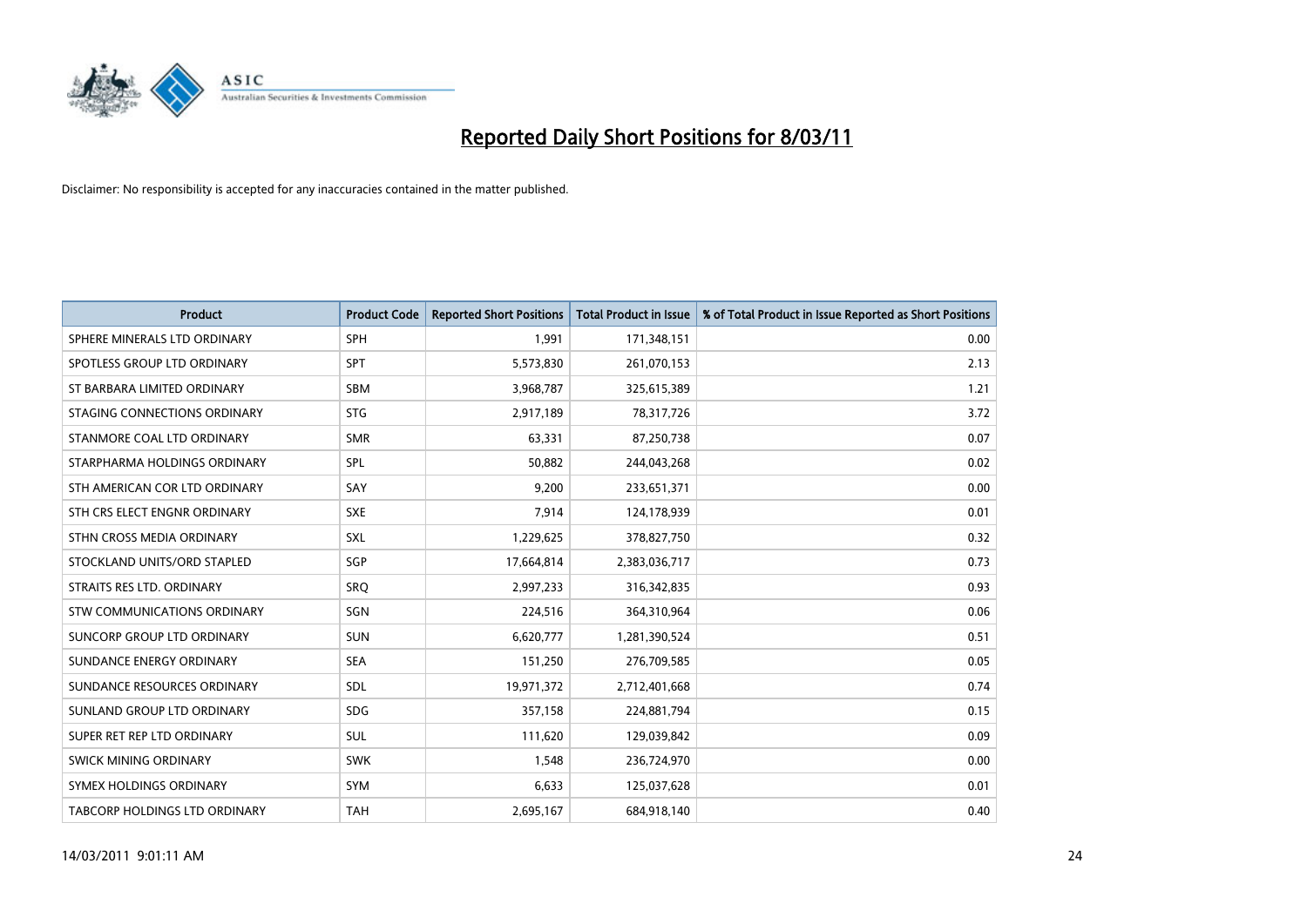

| <b>Product</b>                      | <b>Product Code</b> | <b>Reported Short Positions</b> | <b>Total Product in Issue</b> | % of Total Product in Issue Reported as Short Positions |
|-------------------------------------|---------------------|---------------------------------|-------------------------------|---------------------------------------------------------|
| <b>TALENT2 INTERNATION ORDINARY</b> | <b>TWO</b>          | 7                               | 142,063,750                   | 0.00                                                    |
| TALISMAN MINING ORDINARY            | <b>TLM</b>          | 11,994                          | 130,438,627                   | 0.01                                                    |
| TANAMI GOLD NL ORDINARY             | <b>TAM</b>          | 29,664                          | 260,997,677                   | 0.02                                                    |
| TAP OIL LIMITED ORDINARY            | <b>TAP</b>          | 1,367,426                       | 240,967,311                   | 0.58                                                    |
| TASSAL GROUP LIMITED ORDINARY       | <b>TGR</b>          | 28,541                          | 146,304,404                   | 0.01                                                    |
| <b>TATTS GROUP LTD ORDINARY</b>     | <b>TTS</b>          | 26,562,262                      | 1,301,074,556                 | 2.04                                                    |
| TELECOM CORPORATION ORDINARY        | <b>TEL</b>          | 29,260,397                      | 1,924,626,240                 | 1.52                                                    |
| TELSTRA CORPORATION. ORDINARY       | <b>TLS</b>          | 74,343,495                      | 12,443,074,357                | 0.60                                                    |
| TEN NETWORK HOLDINGS ORDINARY       | <b>TEN</b>          | 23,844,924                      | 1,045,236,720                 | 2.24                                                    |
| TERANGA GOLD CORP CDI 1:1           | <b>TGZ</b>          | 225,766                         | 151,109,395                   | 0.14                                                    |
| TFS CORPORATION LTD ORDINARY        | <b>TFC</b>          | 64,242                          | 228,397,097                   | 0.02                                                    |
| THE REJECT SHOP ORDINARY            | <b>TRS</b>          | 453,131                         | 26,033,570                    | 1.75                                                    |
| THOR MINING PLC CHESS DEPOSITARY    | <b>THR</b>          | 2,307                           | 240,235,256                   | 0.00                                                    |
| THORN GROUP LIMITED ORDINARY        | <b>TGA</b>          | 9,661                           | 129,858,924                   | 0.01                                                    |
| THUNDELARRA EXPLOR. ORDINARY        | <b>THX</b>          | 34,078                          | 153,414,483                   | 0.02                                                    |
| TIGER RESOURCES ORDINARY            | <b>TGS</b>          | 183,770                         | 668,635,549                   | 0.03                                                    |
| TIMBERCORP LIMITED ORDINARY         | <b>TIM</b>          | 90,074                          | 352,071,429                   | 0.02                                                    |
| TISHMAN SPEYER UNITS                | <b>TSO</b>          | 49,051                          | 338,440,904                   | 0.01                                                    |
| TNG LIMITED ORDINARY                | <b>TNG</b>          | 4,321                           | 258,055,076                   | 0.00                                                    |
| TOLL HOLDINGS LTD ORDINARY          | <b>TOL</b>          | 14,616,687                      | 706,577,616                   | 2.06                                                    |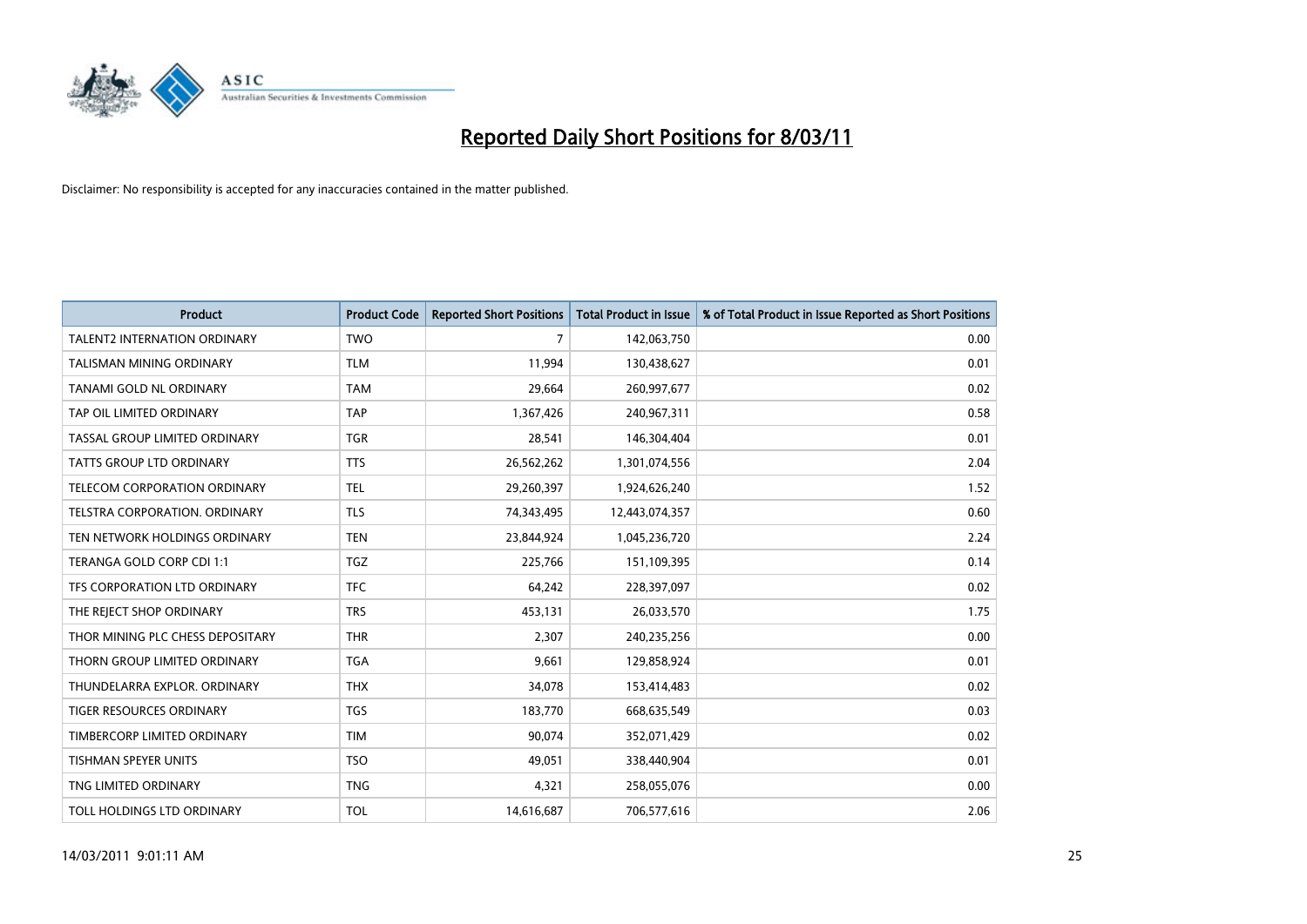

| <b>Product</b>                            | <b>Product Code</b> | <b>Reported Short Positions</b> | Total Product in Issue | % of Total Product in Issue Reported as Short Positions |
|-------------------------------------------|---------------------|---------------------------------|------------------------|---------------------------------------------------------|
| TORO ENERGY LIMITED ORDINARY              | <b>TOE</b>          | 35,404                          | 964,936,676            | 0.00                                                    |
| <b>TOWER AUSTRALIA ORDINARY</b>           | <b>TAL</b>          | 2,428,242                       | 419,652,394            | 0.56                                                    |
| <b>TOWER LIMITED ORDINARY</b>             | <b>TWR</b>          | 690,119                         | 263,603,448            | 0.26                                                    |
| TOX FREE SOLUTIONS ORDINARY               | <b>TOX</b>          | 69,984                          | 92,290,500             | 0.07                                                    |
| TPG TELECOM LIMITED ORDINARY              | <b>TPM</b>          | 3,826,214                       | 775,522,421            | 0.47                                                    |
| TRANSFIELD SERV INFR STAPLED SECURITIES   | <b>TSI</b>          | 1,640,981                       | 434,862,971            | 0.38                                                    |
| <b>TRANSFIELD SERVICES ORDINARY</b>       | <b>TSE</b>          | 987.248                         | 549,715,957            | 0.18                                                    |
| TRANSPACIFIC INDUST, ORDINARY             | <b>TPI</b>          | 18,906,701                      | 960,638,735            | 1.96                                                    |
| TRANSURBAN GROUP TRIPLE STAPLED SEC.      | <b>TCL</b>          | 4,959,445                       | 1,443,543,731          | 0.34                                                    |
| TRINITY GROUP STAPLED SECURITIES          | <b>TCO</b>          | 3,419                           | 231,701,539            | 0.00                                                    |
| TROY RESOURCES NL ORDINARY                | <b>TRY</b>          | 24,537                          | 87,565,323             | 0.03                                                    |
| UGL LIMITED ORDINARY                      | UGL                 | 4,728,193                       | 166,047,171            | 2.82                                                    |
| UNILIFE CORPORATION CDI US PROHIBITED     | <b>UNS</b>          | 213,154                         | 277,791,611            | 0.07                                                    |
| <b>UXC LIMITED ORDINARY</b>               | <b>UXC</b>          | 877,006                         | 305,789,718            | 0.28                                                    |
| VALAD PROPERTY GROUP STAPLED US PROHIBIT. | <b>VPG</b>          | 4,738,936                       | 115,108,116            | 4.12                                                    |
| <b>VDM GROUP LIMITED ORDINARY</b>         | <b>VMG</b>          | 11,116                          | 193,127,749            | 0.01                                                    |
| <b>VENTURE MINERALS ORDINARY</b>          | <b>VMS</b>          | 182,627                         | 220,943,592            | 0.08                                                    |
| VENTUREX RESOURCES ORDINARY               | <b>VXR</b>          | 4,199,014                       | 1,087,242,726          | 0.39                                                    |
| <b>VIRGIN BLUE HOLDINGS ORDINARY</b>      | <b>VBA</b>          | 29,869,124                      | 2,210,197,600          | 1.35                                                    |
| <b>VISION GROUP HLDGS ORDINARY</b>        | <b>VGH</b>          | 78.000                          | 73,583,806             | 0.11                                                    |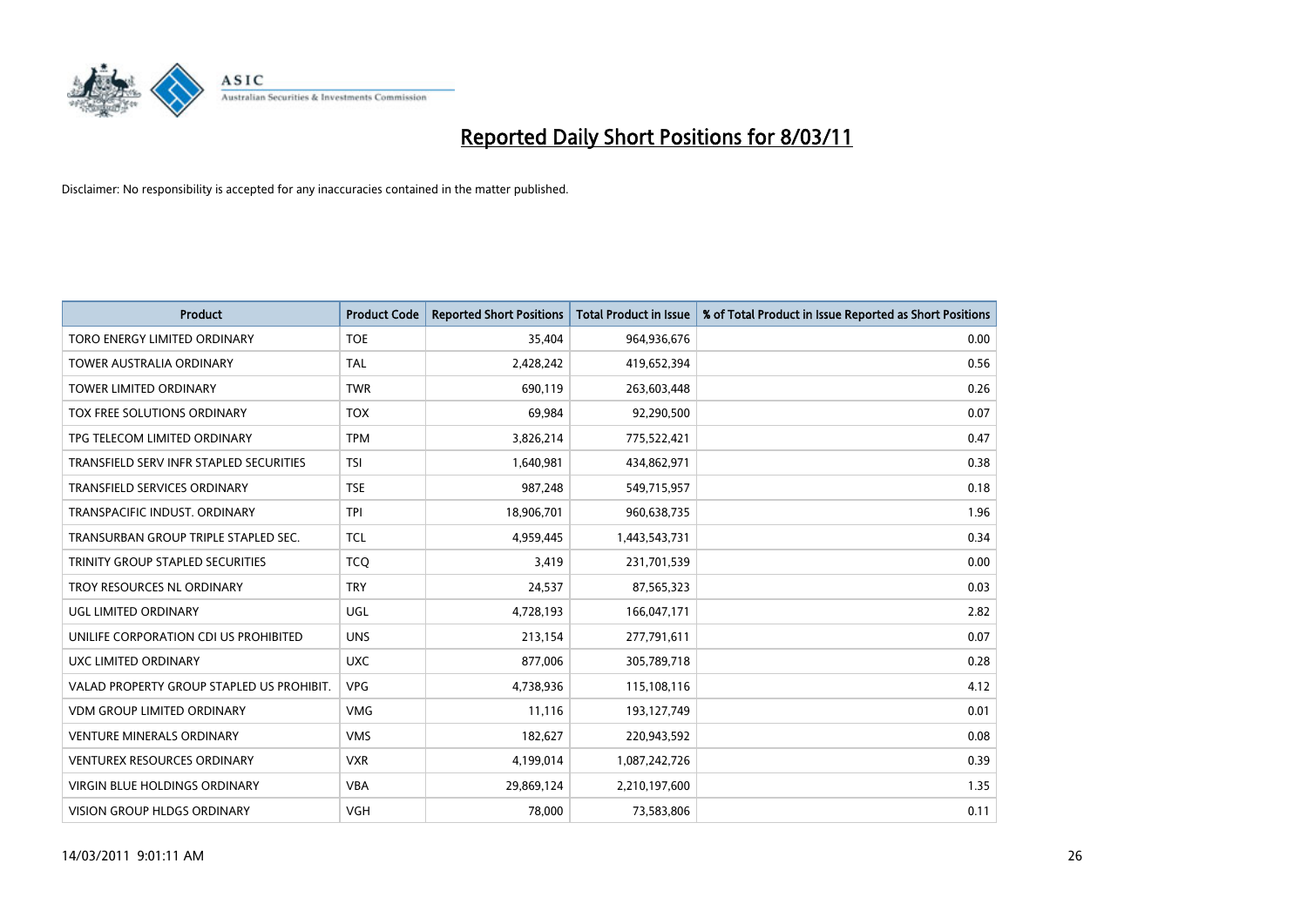

| Product                                | <b>Product Code</b> | <b>Reported Short Positions</b> | <b>Total Product in Issue</b> | % of Total Product in Issue Reported as Short Positions |
|----------------------------------------|---------------------|---------------------------------|-------------------------------|---------------------------------------------------------|
| <b>VITA GROUP LTD ORDINARY</b>         | <b>VTG</b>          | 75,190                          | 142,499,800                   | 0.05                                                    |
| VITERRA INC CDI 1:1                    | <b>VTA</b>          | 3,828                           | 68,629,939                    | 0.01                                                    |
| <b>WATPAC LIMITED ORDINARY</b>         | <b>WTP</b>          | 29,185                          | 183,341,382                   | 0.01                                                    |
| <b>WDS LIMITED ORDINARY</b>            | <b>WDS</b>          | 97,165                          | 143,107,458                   | 0.07                                                    |
| WEBIET LIMITED ORDINARY                | <b>WEB</b>          | 62,338                          | 77,961,278                    | 0.08                                                    |
| <b>WESFARMERS LIMITED ORDINARY</b>     | <b>WES</b>          | 20,132,194                      | 1,005,191,394                 | 1.99                                                    |
| WESFARMERS LIMITED PARTIALLY PROTECTED | <b>WESN</b>         | 60,753                          | 151,880,768                   | 0.03                                                    |
| WEST AUSTRALIAN NEWS ORDINARY          | <b>WAN</b>          | 2,809,373                       | 219,668,970                   | 1.25                                                    |
| WESTERN AREAS NL ORDINARY              | <b>WSA</b>          | 7,582,542                       | 179,735,899                   | 4.23                                                    |
| WESTERN DESERT RES. ORDINARY           | <b>WDR</b>          | 1,948                           | 154,684,908                   | 0.00                                                    |
| WESTFIELD GROUP ORD/UNIT STAPLED SEC   | <b>WDC</b>          | 9,623,777                       | 2,308,988,539                 | 0.40                                                    |
| WESTFIELD RETAIL TST UNIT STAPLED      | <b>WRT</b>          | 15,273,169                      | 3,054,166,195                 | 0.51                                                    |
| <b>WESTPAC BANKING CORP ORDINARY</b>   | <b>WBC</b>          | 25,824,994                      | 3,008,696,832                 | 0.85                                                    |
| WHITE ENERGY COMPANY ORDINARY          | <b>WEC</b>          | 11,510,267                      | 313,437,011                   | 3.66                                                    |
| WHITEHAVEN COAL ORDINARY               | <b>WHC</b>          | 1,952,009                       | 493,766,736                   | 0.39                                                    |
| WHK GROUP LIMITED ORDINARY             | <b>WHG</b>          | 35,593                          | 265,142,652                   | 0.01                                                    |
| <b>WILDHORSE ENERGY ORDINARY</b>       | <b>WHE</b>          | 27,378                          | 227,104,100                   | 0.01                                                    |
| WINDIMURRA VANADIUM ORDINARY           | <b>WVL</b>          | 163,685                         | 154,278,674                   | 0.11                                                    |
| WOODSIDE PETROLEUM ORDINARY            | <b>WPL</b>          | 4,083,739                       | 783,401,631                   | 0.49                                                    |
| WOOLWORTHS LIMITED ORDINARY            | <b>WOW</b>          | 3,966,163                       | 1,212,889,709                 | 0.31                                                    |